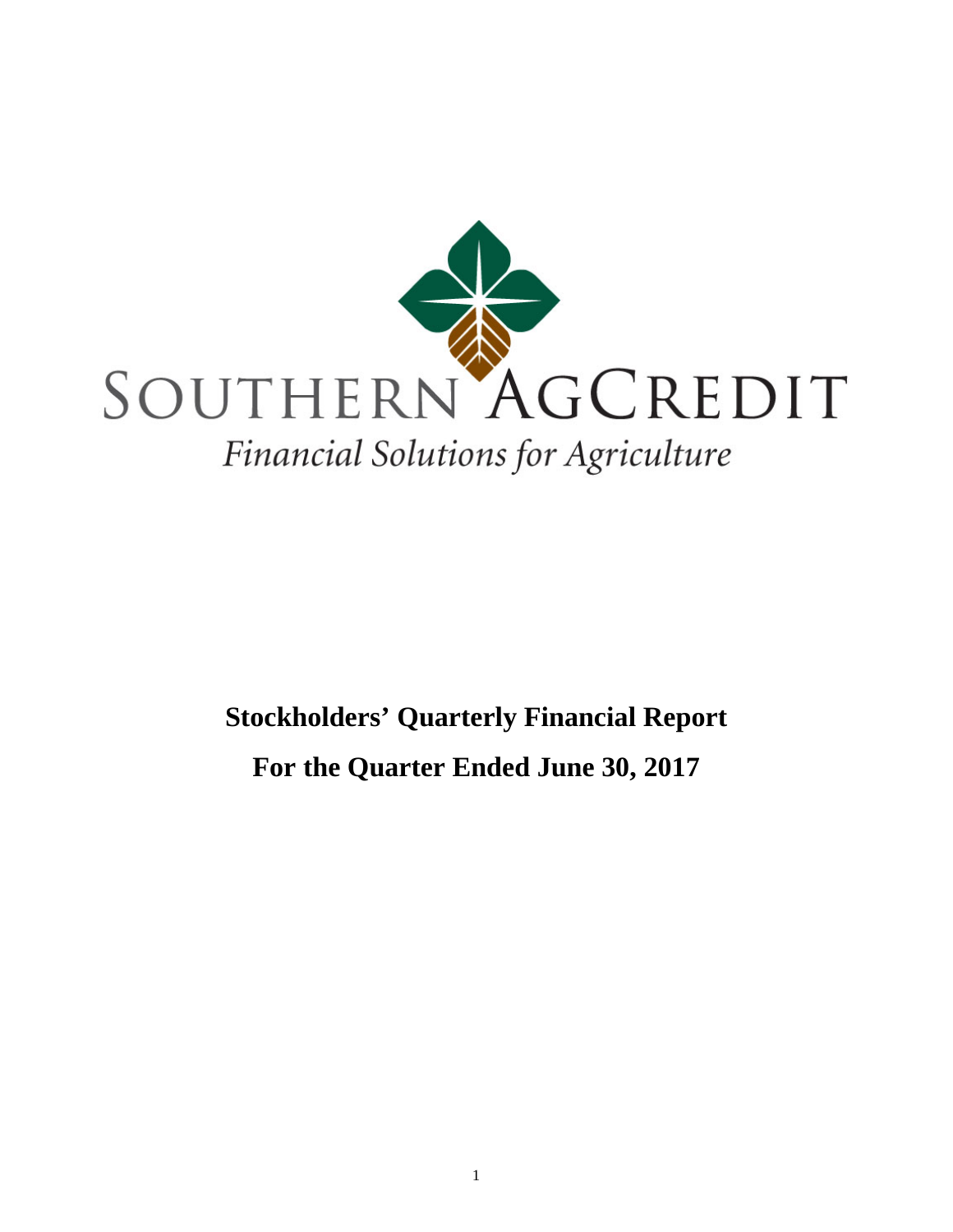#### REPORT OF MANAGEMENT

The undersigned certify that we have reviewed this report, that it has been prepared in accordance with all applicable statutory or regulatory requirements, and that the information contained herein is true, accurate and complete to the best of our knowledge and belief.

Joe H. Hayman President/Chief Executive Officer August 10, 2017

Venin Rho dop.

Kevin Rhodes Chairman, Board of Directors August 10, 2017

Magai

Phillip D. Morgan, CPA, CGMA, CITP, CISA Vice President/Chief Financial Officer August 10, 2017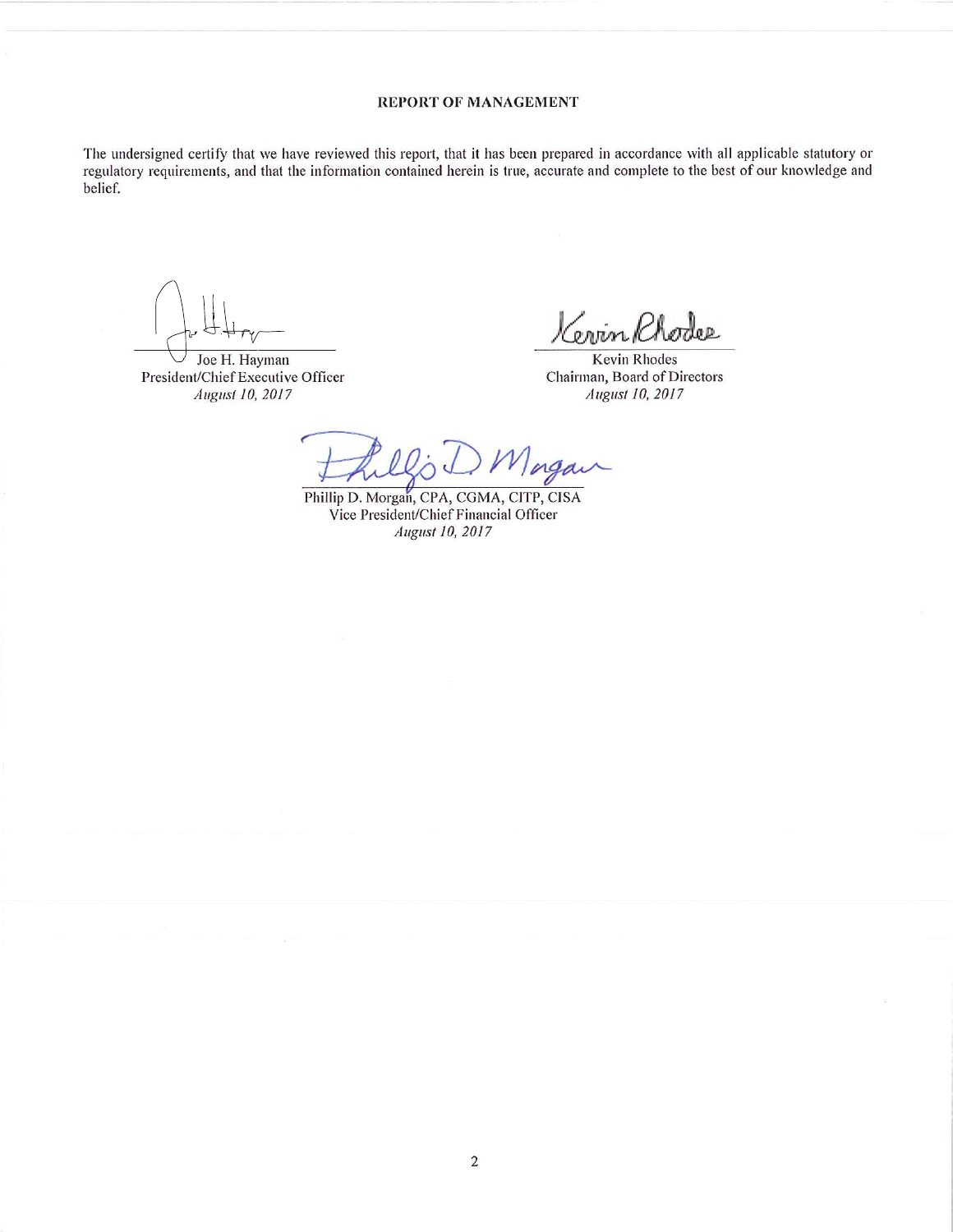## **SOUTHERN AG CREDIT, ACA MANAGEMENT'S DISCUSSION AND ANALYSIS**

The following commentary reviews the financial performance of the Southern Ag Credit, ACA (Agricultural Credit Association), referred to as the association, for the quarter ended June 30, 2017. These comments should be read in conjunction with the accompanying financial statements and the December 31, 2016 Annual Report to Stockholders.

The association is a member of the Farm Credit System (System), a nationwide network of cooperatively owned financial institutions established by and subject to the provisions of the Farm Credit Act of 1971, as amended, and the regulations of the Farm Credit Administration (FCA) promulgated thereunder.

The consolidated financial statements comprise the operations of the ACA and its wholly-owned subsidiaries. The consolidated financial statements were prepared under the oversight of the association's audit committee.

#### **Significant Events:**

In December 2016, the association's board of directors declared a patronage in the amount of \$16,329,844 to stockholders, including \$8,883,457 to be paid in cash, and \$7,446,387 in the form of non-qualified allocated equity on behalf of the individual stockholders and retained by the association. Nonqualified allocated equities are not taxable to the stockholder. The cash patronage was disbursed to the association stockholders in February 2017. The 2016 cash patronage represents a record return of earnings to the stockholders of the association.

The association continues to provide its members with quality financial services. The board of directors and management remain committed to maintaining the financial integrity of the association while offering competitive loan products that meet the financial needs of agricultural producers.

#### **Loan Portfolio:**

Total loans outstanding at June 30, 2017, including nonaccrual loans and sales contracts, were \$993,998,055 compared to \$969,582,924 at December 31, 2016, reflecting an increase of 2.5 percent. Nonaccrual loans as a percentage of total loans outstanding were 0.2 percent at June 30, 2017, compared to 0.3 percent at December 31, 2016.

The association recorded no recoveries or charge-offs for the quarter ended June 30, 2017, and \$0 in recoveries and \$282,154 in charge-offs for the same period in 2016. The association's allowance for loan losses was 0.1 percent of total loans outstanding as of June 30, 2017, and December 31, 2016.

#### *Agribusiness Loan Program*

The Association utilizes the Mississippi Development Authority's Agribusiness Enterprise Loan Program (ABE) to lower the cost of financing for its borrowers. The ABE loan program is designed to provide a percentage of low-cost state financing that is combined with private financial lending institutions' loan proceeds to encourage loans to the agribusiness industry in the state.

The Association guarantees payment of the borrower's ABE loan to the Mississippi Development Authority (MDA) and, therefore, the amount of ABE loans outstanding and due to MDA is included in "Loans" on the consolidated balance sheet with an offsetting liability at "Guaranteed obligations to government entities." ABE loans totaled \$14,430,777 and \$13,391,041 as of March 31, 2017 and December 31, 2016, respectively.

#### **Risk Exposure:**

High-risk assets include nonaccrual loans, loans that are past due 90 days or more and still accruing interest, formally restructured loans and other property owned. The following table illustrates the association's components and trends of high-risk assets.

|                            | June 30, 2017   |               | December 31, 2016 |         |  |
|----------------------------|-----------------|---------------|-------------------|---------|--|
|                            | <b>Amount</b>   | $\frac{6}{9}$ | Amount            | %       |  |
| Nonaccrual                 | \$<br>2,165,704 | 21.7%         | \$<br>2.497.465   | 19.6%   |  |
| 90 days past due and still |                 |               |                   |         |  |
| accruing interest          | 206,110         | $2.1\%$       |                   | $0.0\%$ |  |
| Formally restructured      | 1,486,522       | 14.9%         | 303.223           | 2.4%    |  |
| Other property owned, net  | 6,112,848       | 61.3%         | 9,938,321         | 78.0%   |  |
| Total                      | 9,971,184       | 100.0%        | 12,739,009        | 100.0%  |  |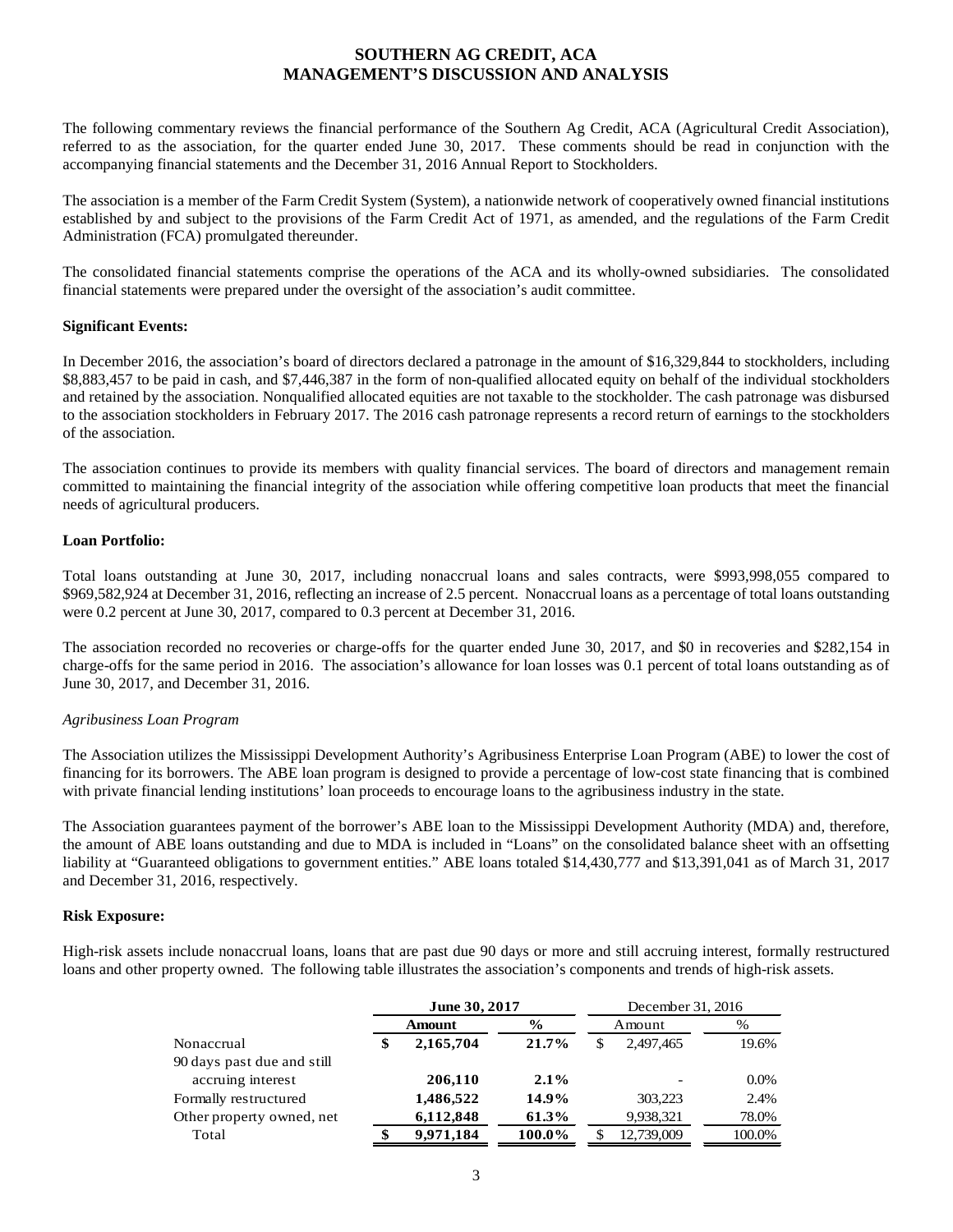The balance of nonaccrual volume as of June 30, 2017 is primarily related to loans to one borrower with a balance of \$910,341. The loans are secured by real estate and were moved to nonaccrual in the second quarter of 2016. No specific allowance reserve was required.

The balance of other property owned as of June 30, 2017 is primarily related to the foreclosure of a large complex of loans to a group of borrowers originated in 2006, and recognized as nonperforming in the first quarter of 2008. Upon completion of the foreclosure, the association recognized an increase in other property owned related to the value of the acquired collateral from these loans of \$11,145,692, and \$8,563,039, as received in years 2010 and 2011, respectively. Subsequent decreases in value include property liquidations and market value adjustments.

The decrease in acquired property as of the six months ended June 30, 2017 is due to the sale of real estate which was acquired in the second quarter of 2016 and sold in the first quarter of 2017.

#### **Investments:**

During the first quarter of 2010, the association exchanged \$35,192,440 of mortgage loans that previously were covered under a longterm standby commitment to purchase agreement with Federal Agricultural Mortgage Corporation (Farmer Mac) for a Farmer Mac guaranteed agricultural mortgage-backed security. No gain or loss was recognized in the financial statements upon completion of the exchange transaction. The association continues to service the loans included in this transaction. These investments in guaranteed securities are included in this report's Consolidated Balance Sheet as investments – held-to-maturity. These investments in guaranteed securities, with a remaining balance of \$6,836,100, are included in this report's Consolidated Balance Sheet as investments – held-tomaturity.

#### **Results of Operations:**

The association had net income of \$4,594,047 and \$9,040,102 for the three and six months ended June 30, 2017, as compared to net income of \$4,281,963 and 8,346,589 for the same period in 2016, reflecting an increase of 7.2 and 8.3 percent. Net interest income was \$6,392,313 and 12,672,315 for the three and six months ended June 30, 2017, compared to \$5,920,764 and \$11,713,592 for the same period in 2016.

|                               | Six months ended: |                      |    |                 |               |             |    |              |  |
|-------------------------------|-------------------|----------------------|----|-----------------|---------------|-------------|----|--------------|--|
|                               |                   | <b>June 30,</b>      |    |                 | June 30,      |             |    |              |  |
|                               |                   | 2017                 |    |                 |               | 2016        |    |              |  |
|                               |                   | Average              |    |                 |               | Average     |    |              |  |
|                               |                   | <b>Balance</b>       |    | <b>Interest</b> |               | Balance     |    | Interest     |  |
| Loans                         | \$                | 976,262,050          | \$ | 21,578,713      | \$            | 894,859,693 | \$ | 18,876,819   |  |
| Investments                   |                   | 8,286,816            |    | 175,227         |               | 11,298,570  |    | 228,487      |  |
| Total interest-earning assets |                   | 984,548,866          |    | 21,753,940      |               | 906,158,263 |    | 19, 105, 306 |  |
| Interest-bearing liabilities  |                   | 850,905,791          |    | 9,081,625       |               | 783,647,125 |    | 7,391,714    |  |
| Impact of capital             | \$                | 133,643,075          |    |                 | \$            | 122,511,138 |    |              |  |
| Net interest income           |                   |                      | \$ | 12,672,315      |               |             | S  | 11,713,592   |  |
|                               |                   |                      |    |                 |               |             |    |              |  |
|                               |                   | 2017                 |    |                 |               | 2016        |    |              |  |
|                               |                   | <b>Average Yield</b> |    |                 | Average Yield |             |    |              |  |
| Yield on loans                |                   | 4.46%                |    |                 | 4.24%         |             |    |              |  |
| Yield on investments          |                   | 4.26%                |    |                 |               | 4.07%       |    |              |  |
| Total yield on interest-      |                   |                      |    |                 |               |             |    |              |  |
| earning assets                |                   | 4.46%                |    |                 |               | 4.24%       |    |              |  |
| Cost of interest-bearing      |                   |                      |    |                 |               |             |    |              |  |
| liabilities                   |                   | 2.15%                |    |                 |               | 1.90%       |    |              |  |
| Interest rate spread          |                   | 2.31%                |    |                 |               | 2.34%       |    |              |  |
| Net interest income as a      |                   |                      |    |                 |               |             |    |              |  |
| percentage of average         |                   |                      |    |                 |               |             |    |              |  |
| earning assets                |                   | 2.60%                |    |                 |               | 2.60%       |    |              |  |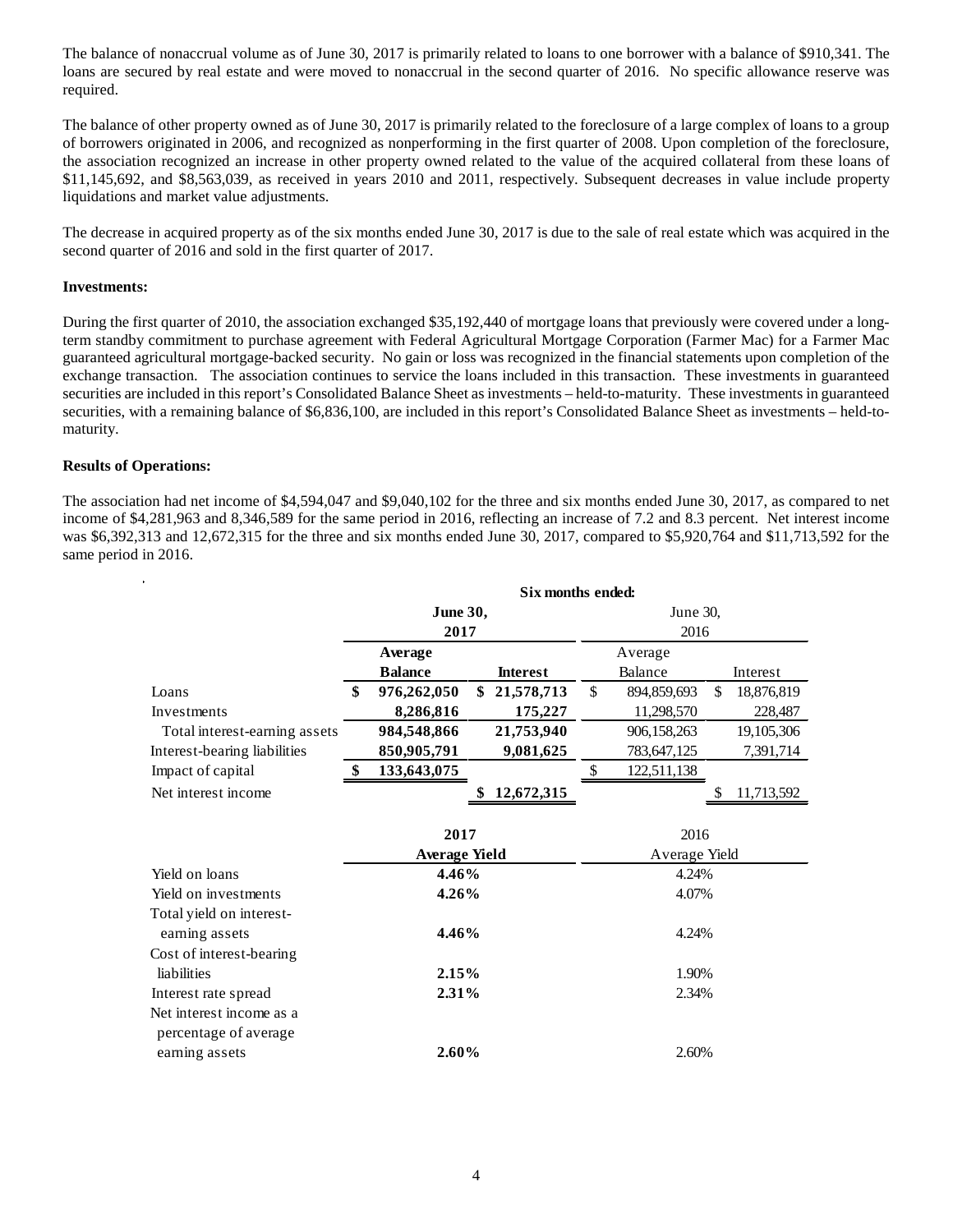|                               | Six months ended:<br>June 30, 2017 vs. June 30, 2016 |                            |              |  |  |  |  |  |  |
|-------------------------------|------------------------------------------------------|----------------------------|--------------|--|--|--|--|--|--|
|                               |                                                      | Increase (decrease) due to |              |  |  |  |  |  |  |
|                               | Volume                                               | Rate                       | <b>Total</b> |  |  |  |  |  |  |
| Interest income - loans       | \$1,712,394                                          | 989,500<br>\$              | \$2,701,894  |  |  |  |  |  |  |
| Interest income - investments | (60, 738)                                            | 7,478                      | (53,260)     |  |  |  |  |  |  |
| Total interest income         | 1,651,656                                            | 996,978                    | 2,648,634    |  |  |  |  |  |  |
| Interest expense              | 632,672                                              | 1,057,239                  | 1,689,911    |  |  |  |  |  |  |
| Net interest income           | 1,018,984                                            | (60,261)                   | 958,723      |  |  |  |  |  |  |

Interest income for the three and six months ended June 30, 2017, increased by \$1,399,686 and \$2,648,634, or 14.4 and 13.9 percent respectively, from the same period of 2016, primarily due to increase in earning assets and a marginal increase in loan yield. Interest expense for the three and six months ended June 30, 2017, increased by \$928,137 and \$1,689,911, or 24.6 and 22.9 percent, from the same period of 2016 due to an increase in interest bearing liabilities, with a larger increase in rates on interest-bearing liabilities. The net effect is an overall increase in net interest income from additional loan volume, mitigated by a net reduction in loan yield due to rising rates on interest bearing liabilities. Average loan volume for the second quarter of 2017 was \$976,262,050, compared to \$894,859,693 in the second quarter of 2016. The average net interest rate spread on the loan portfolio for the second quarter of 2017 was 2.31 percent, compared to 2.34 percent in the second quarter of 2016.

The association's return on average assets for the six months ended June 30, 2017, was 1.78 percent compared to 1.77 percent for the same period in 2016. The association's return on average equity for the six months ended June 30, 2017, was 12.26 percent, compared to 11.98 percent for the same period in 2016.

#### **Liquidity and Funding Sources:**

The association secures the majority of its lendable funds from the Farm Credit Bank of Texas (the bank), which obtains its funds through the issuance of Systemwide obligations and with lendable equity. The following schedule summarizes the association's borrowings.

|                                  | <b>June 30,</b> |      | December 31, |  |
|----------------------------------|-----------------|------|--------------|--|
|                                  | 2017            | 2016 |              |  |
| Note payable to the bank         | 863,916,212     |      | 845,207,678  |  |
| Accrued interest on note payable | 1,577,573       |      | 1,463,902    |  |
| Total                            | 865,493,785     |      | 846,671,580  |  |

The association operates under a general financing agreement (GFA) with the bank. The current GFA is effective through September 30, 2018. The primary source of liquidity and funding for the association is a direct loan from the bank. The outstanding balance of \$863,916,212 as of June 30, 2017, is recorded as a liability on the association's balance sheet. The note carried a weighted average interest rate of 2.20 percent at June 30, 2017. The indebtedness is collateralized by a pledge of substantially all of the association's assets to the bank and is governed by the general financing agreement. The increase in note payable to the bank and related accrued interest payable since December 31, 2016, is due to the association's loan growth.. The association's own funds, which represent the amount of the association's loan portfolio funded by the association's equity, were \$119,414,950 at June 30, 2017. The maximum amount the association may borrow from the bank as of June 30, 2017, was \$984,741,080 as defined by the general financing agreement. The indebtedness continues in effect until the expiration date of the general financing agreement, which is September 30, 2018, unless sooner terminated by the bank upon the occurrence of an event of default, or by the association, in the event of a breach of this agreement by the bank, upon giving the bank 30 calendar days' prior written notice, or in all other circumstances, upon giving the bank 120 days' prior written notice.

#### **Capital Resources:**

The association's capital position increased by \$9,117,989 at June 30, 2017, compared to December 31, 2016. The association's debt as a percentage of members' equity was 5.81:1 as of June 30, 2017, compared to 6.12:1 as of December 31, 2016. FCA regulations require the association to maintain minimums for various regulatory capital ratios. New regulations became effective January 1, 2017, which replaced the previously required core surplus and total surplus ratios with common equity tier 1, tier 1 capital, and total capital risk-based capital ratios. The new regulations also added tier 1 leverage and unallocated retained earnings and equivalents (UREE) ratios. The permanent capital ratio continues to remain in effect, with some modifications to align with the new regulations.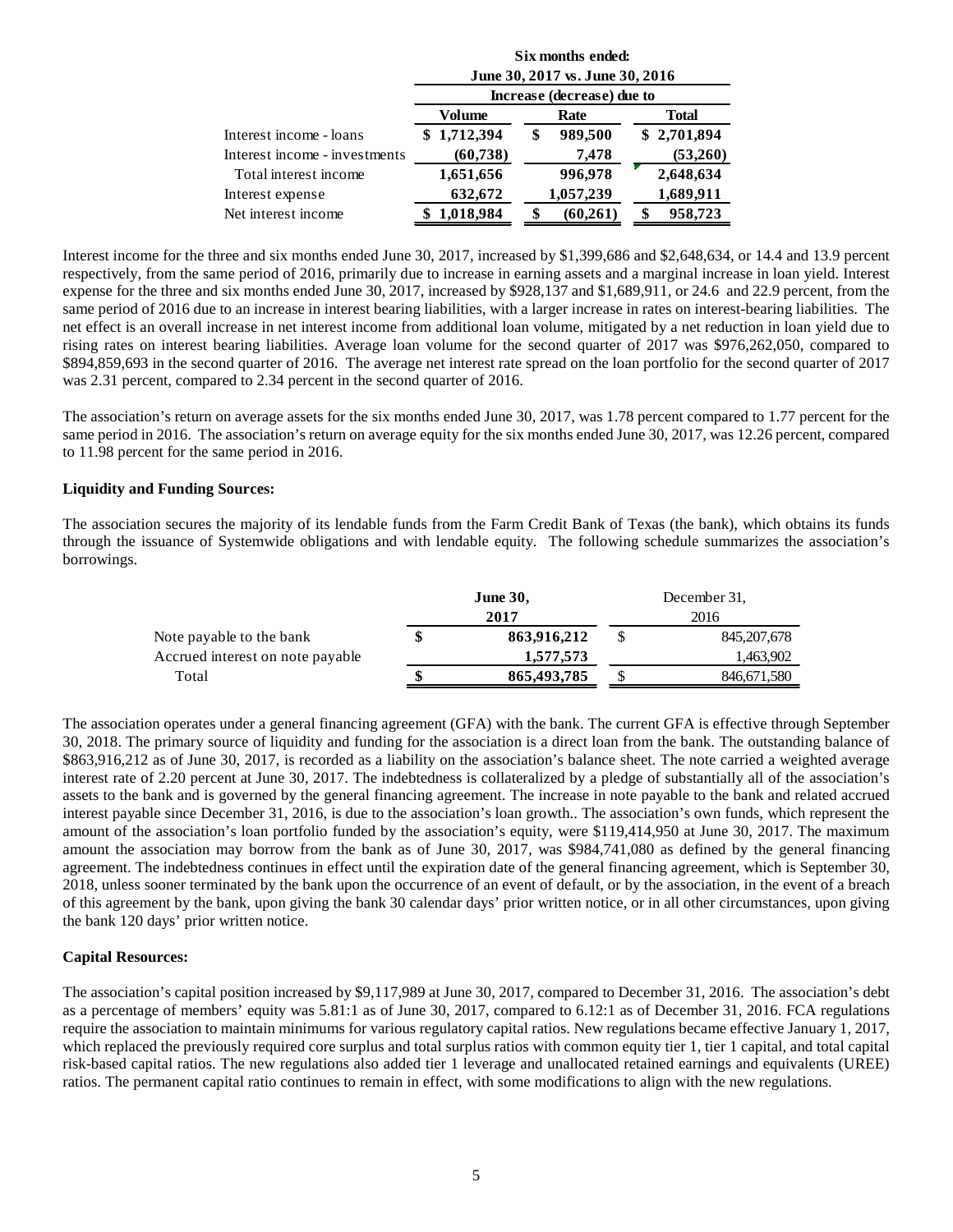|                            | <b>Regulatory</b> | <b>Conservation</b> |              | As of         |
|----------------------------|-------------------|---------------------|--------------|---------------|
| Risk-adjusted:             | Minimums          | <b>Buffer</b>       | <b>Total</b> | June 30, 2017 |
| Common equity tier 1 ratio | 4.50%             | 2.50%               | 7.00%        | 13.89%        |
| Tier 1 capital ratio       | $6.00\%$          | 2.50%               | 8.50%        | 13.89%        |
| Total capital ratio        | 8.00%             | 2.50%               | 10.50%       | 13.97%        |
| Permanent capital ratio    | 7.00%             | $0.00\%$            | 7.00%        | 13.90%        |
| Non-risk-adjusted:         |                   |                     |              |               |
| Tier 1 leverage ratio      | 4.00%             | 1.00%               | 5.00%        | 13.15%        |
| UREE leverage ratio        | 1.50%             | $0.00\%$            | 1.50%        | 9.99%         |
|                            |                   |                     |              |               |

#### **Relationship With the Farm Credit Bank of Texas:**

The association's financial condition may be impacted by factors that affect the bank. The financial condition and results of operations of the bank may materially affect the stockholder's investment in the association. The Management's Discussion and Analysis and Notes to Financial Statements contained in the 2016 Annual Report of Southern Ag Credit, ACA more fully describe the association's relationship with the bank.

The Texas Farm Credit District's (district) annual and quarterly stockholder reports, as well as those of the bank, are available free of charge, upon request. These reports can be obtained by writing to Farm Credit Bank of Texas, The Ag Agency, P.O. Box 202590, Austin, Texas 78720, or by calling (512) 483-9204. Copies of the district's quarterly and annual stockholder reports also can be requested by e-mail at *fcb@farmcreditbank.com*[.](mailto:ktankersley@farmcreditbank.com) The annual and quarterly stockholder reports for the bank and the district are also available on its website at *www.farmcreditbank.com.*

The association's quarterly stockholder reports are also available free of charge, upon request. These reports can be obtained by writing to Southern AgCredit, ACA, 402 West Parkway Place, Ridgeland, MS 39157 or calling 601-499-2820. The annual and quarterly stockholder reports for the association are also available on its website at *www.southernagcredit.com.* Copies of the association's quarterly stockholder reports can also be requested by e-mailing *dlsouthernagcreditadmin@farmcreditbank.com.*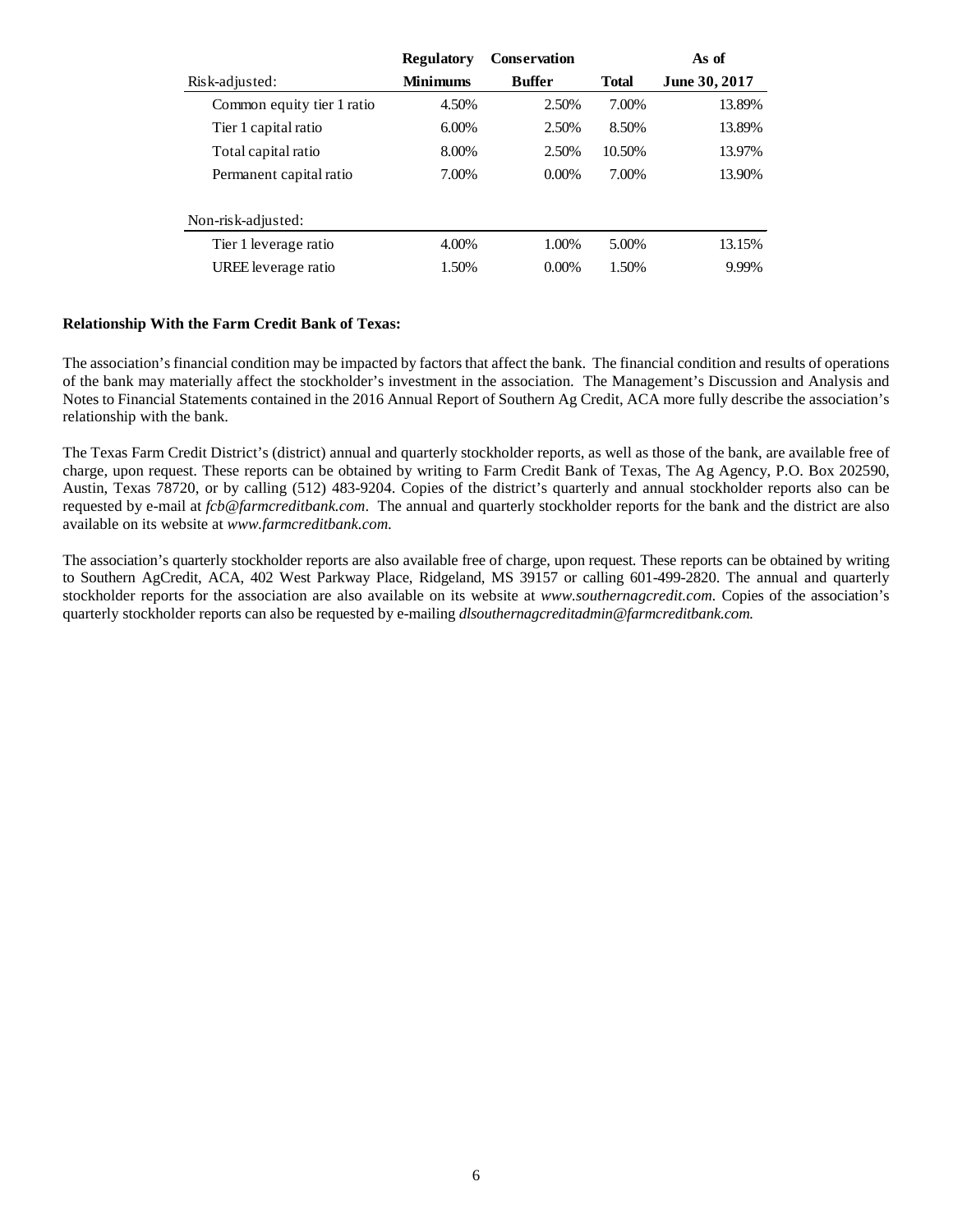## **SOUTHERN AGCREDIT, ACA**

## **CONSOLIDATED BALANCE SHEET**

|                                               | <b>June 30,</b>     |                     |
|-----------------------------------------------|---------------------|---------------------|
|                                               | 2017                | December 31,        |
|                                               | (unaudited)         | 2016                |
| <b>ASSETS</b>                                 |                     |                     |
| Cash                                          | \$<br>12,298        | \$<br>36,051        |
| Investments                                   | 6,836,100           | 10,290,580          |
| Loans                                         | 993,998,055         | 969,582,924         |
| Less: allowance for loan losses               | 881,230             | 752,957             |
| Net loans                                     | 993,116,825         | 968,829,967         |
| Accrued interest receivable                   |                     |                     |
| Loans                                         | 7,475,961           | 7,567,006           |
| Investments                                   | 60,378              | 157,061             |
| Investment in and receivable from the Farm    |                     |                     |
| Credit Bank of Texas:                         |                     |                     |
| Capital stock                                 | 16,028,085          | 16,028,085          |
| Other                                         | 1,909,623           | 2,326,702           |
| Other property owned, net                     | 6,112,848           | 9,938,321           |
| Premises and equipment, net                   | 6,010,433           | 5,288,105           |
| Other assets                                  | 961,421             | 822,241             |
| Total assets                                  | \$<br>1,038,523,972 | \$<br>1,021,284,119 |
|                                               |                     |                     |
| <b>LIABILITIES</b>                            |                     |                     |
| Note payable to the Farm Credit Bank of Texas | \$<br>863,916,212   | \$<br>845,207,678   |
| Guaranteed obligations to government entities | 14,430,777          | 13,391,041          |
| Advance conditional payments                  | 75,479              | 101,229             |
| Accrued interest payable                      | 1,577,573           | 1,463,902           |
| Drafts outstanding                            | 557,972             | 1,190,827           |
| Dividends payable                             |                     | 8,883,457           |
| Other liabilities                             | 5,459,451           | 7,657,466           |
| <b>Total liabilities</b>                      | 886,017,464         | 877,895,600         |
|                                               |                     |                     |
|                                               |                     |                     |
| <b>MEMBERS' EQUITY</b>                        |                     |                     |
| Capital stock and participation certificates  | 4,208,470           | 4,107,855           |
| Additional paid-in capital                    | 10,238,891          | 10,238,891          |
| Unallocated retained earnings                 | 138,222,017         | 129, 181, 915       |
| Accumulated other comprehensive income (loss) | (162, 870)          | (140, 142)          |
| Total members' equity                         | 152,506,508         | 143,388,519         |
| Total liabilities and members' equity         | \$<br>1,038,523,972 | \$<br>1,021,284,119 |

The accompanying notes are an integral part of these combined financial statements.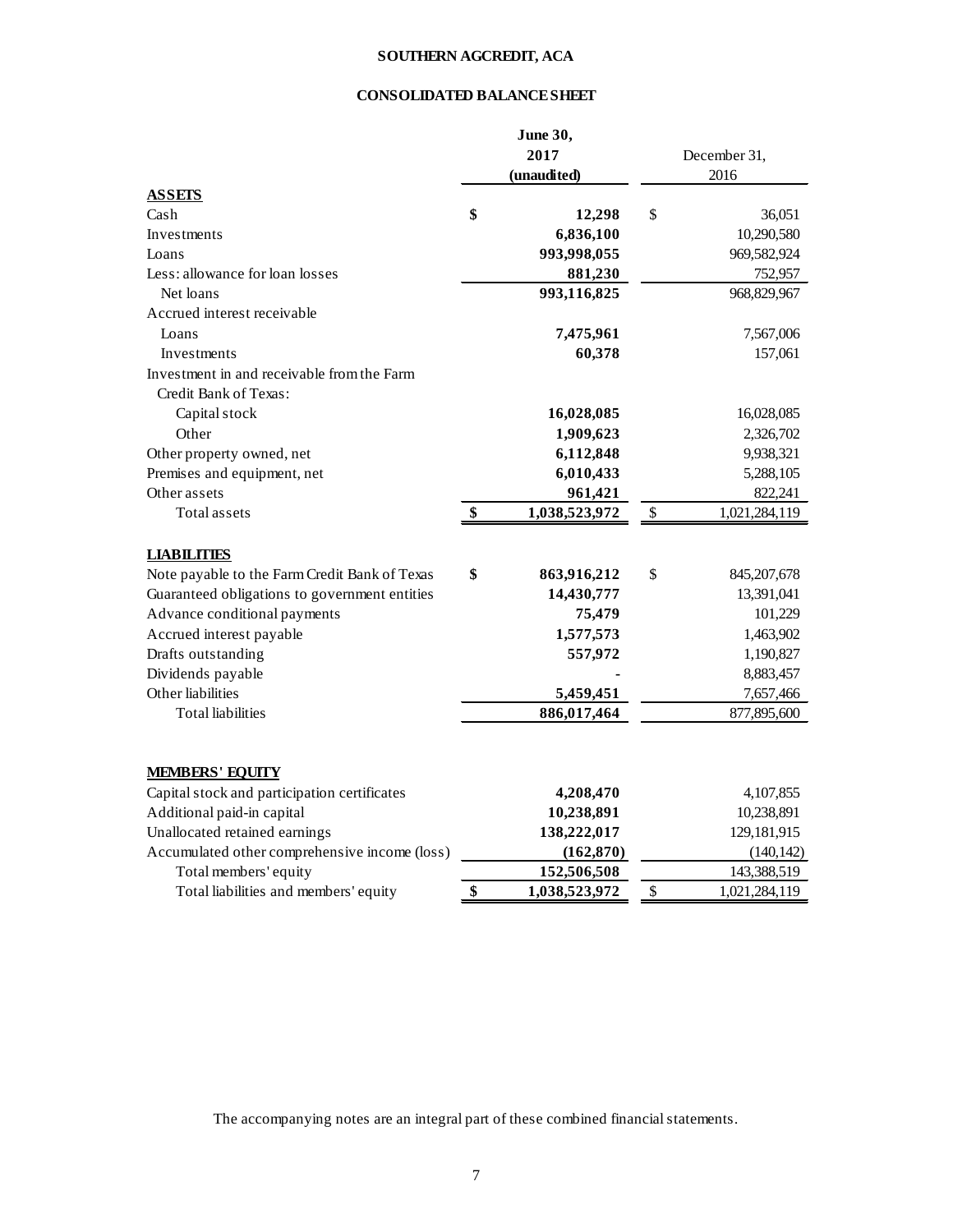#### **SOUTHERN AGCREDIT, ACA**

#### **CONSOLIDATED STATEMENTS OF COMPREHENSIVE INCOME**

(unaudited)

|                                               | <b>Quarter Ended</b> |                 |           | <b>Six Months Ended</b> |                 |    |            |
|-----------------------------------------------|----------------------|-----------------|-----------|-------------------------|-----------------|----|------------|
|                                               |                      | <b>June 30,</b> |           |                         | <b>June 30,</b> |    |            |
|                                               | 2017                 |                 | 2016      |                         | 2017            |    | 2016       |
| <b>INTEREST INCOME</b>                        |                      |                 |           |                         |                 |    |            |
| Loans                                         | \$<br>11,025,746     | \$              | 9,585,685 | \$                      | 21,578,713      | \$ | 18,876,819 |
| Investments                                   | 72,733               |                 | 113,108   |                         | 175,227         |    | 228,487    |
| Total interest income                         | 11,098,479           |                 | 9.698.793 |                         | 21,753,940      |    | 19,105,306 |
| <b>INTEREST EXPENSE</b>                       |                      |                 |           |                         |                 |    |            |
| Note payable to the Farm Credit Bank of Texas | 4,705,803            |                 | 3,777,162 |                         | 9,080,356       |    | 7,389,872  |
| Advance conditional payments                  | 363                  |                 | 867       |                         | 1,269           |    | 1,842      |
| Total interest expense                        | 4,706,166            |                 | 3,778,029 |                         | 9,081,625       |    | 7,391,714  |
| Net interest income                           | 6,392,313            |                 | 5,920,764 |                         | 12,672,315      |    | 11,713,592 |
| PROVISION FOR LOAN LOSSES                     | 94,586               |                 | 2,330     |                         | 156,061         |    | 46,275     |
| Net interest income after                     |                      |                 |           |                         |                 |    |            |
| provision for loan losses                     | 6,297,727            |                 | 5,918,434 |                         | 12,516,254      |    | 11,667,317 |
| <b>NONINTEREST INCOME</b>                     |                      |                 |           |                         |                 |    |            |
| Income from the Farm Credit Bank of Texas:    |                      |                 |           |                         |                 |    |            |
| Patronage income                              | 801,840              |                 | 723,594   |                         | 1,595,631       |    | 1,439,899  |
| Loan fees                                     | 107,311              |                 | 101,375   |                         | 158,144         |    | 167,404    |
| Financially related services income           | 1,959                |                 | 28,548    |                         | 2,138           |    | 31,069     |
| Gain (loss) on other property owned, net      | 35,532               |                 | (149,080) |                         | 118,903         |    | (190, 845) |
| Gain on sale of premises and equipment, net   | 5,428                |                 | 44,994    |                         | 6,124           |    | 44,994     |
| Other noninterest income                      | 1                    |                 | 19,422    |                         | 69,827          |    | 73,289     |
| Total noninterest income                      | 952,071              |                 | 768,853   |                         | 1,950,767       |    | 1,565,810  |
| <b>NONINTEREST EXPENSES</b>                   |                      |                 |           |                         |                 |    |            |
| Salaries and employee benefits                | 1,284,879            |                 | 1,169,843 |                         | 2,658,679       |    | 2,469,506  |
| Occupancy and equipment                       | 126,630              |                 | 118,975   |                         | 300,497         |    | 268,785    |
| Insurance Fund premiums                       | 273,288              |                 | 271,718   |                         | 543,141         |    | 535,086    |
| Other noninterest expense                     | 970,954              |                 | 844,788   |                         | 1,924,602       |    | 1,613,161  |
| Total noninterest expenses                    | 2,655,751            |                 | 2,405,324 |                         | 5,426,919       |    | 4,886,538  |
| Income before income taxes                    | 4,594,047            |                 | 4,281,963 |                         | 9,040,102       |    | 8,346,589  |
| <b>NET INCOME</b>                             | 4,594,047            |                 | 4,281,963 |                         | 9,040,102       |    | 8,346,589  |
| Other comprehensive income:                   |                      |                 |           |                         |                 |    |            |
| Change in postretirement benefit plans        | (11, 364)            |                 | (11, 364) |                         | (22, 728)       |    | (22, 728)  |
| Other comprehensive income, net of tax        | (11, 364)            |                 | (11, 364) |                         | (22, 728)       |    | (22, 728)  |
| <b>COMPREHENSIVE INCOME</b>                   | \$<br>4,582,683      | \$              | 4,270,599 | \$                      | 9,017,374       | \$ | 8,323,861  |

The accompanying notes are an integral part of these combined financial statements.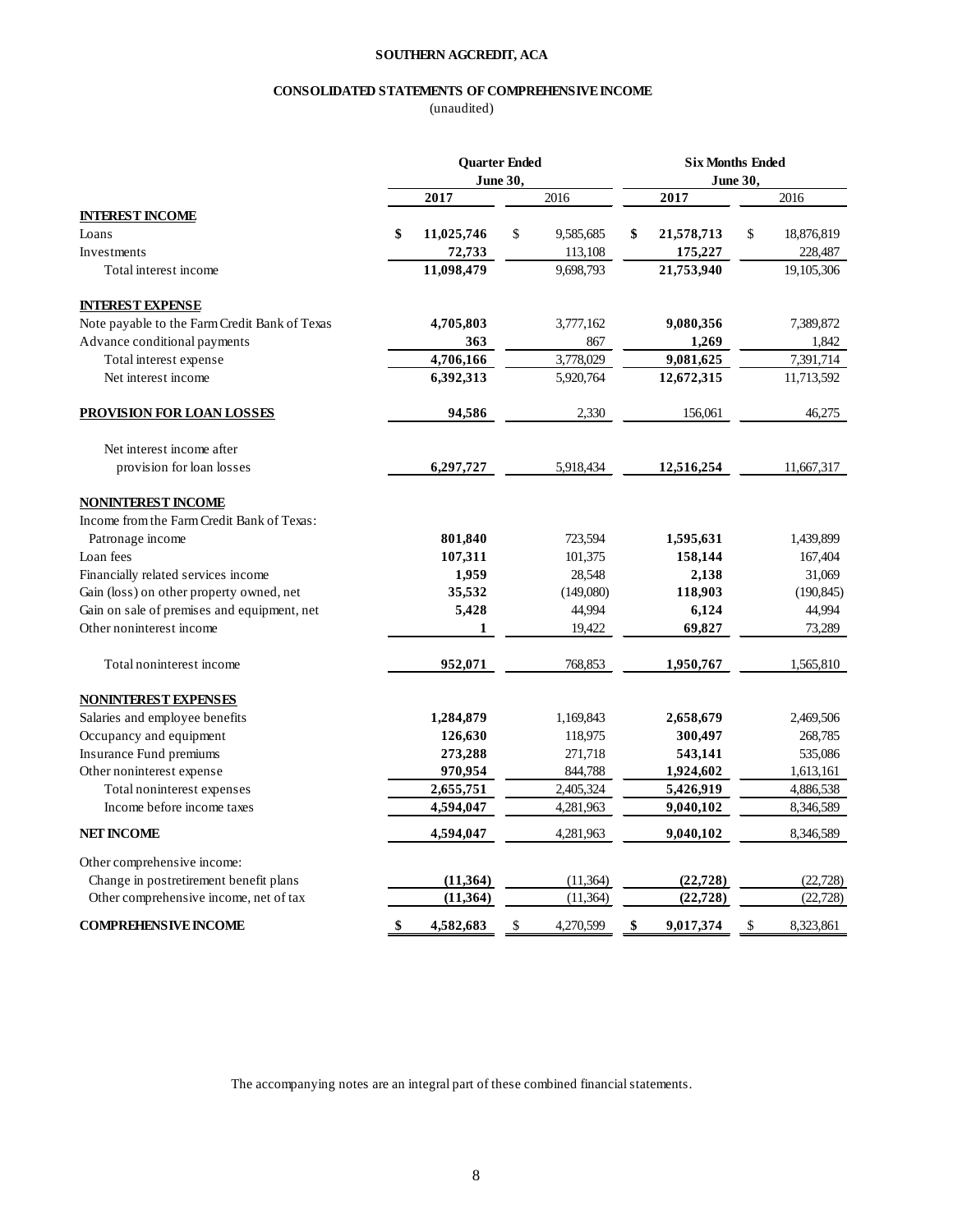#### **SOUTHERN AGCREDIT, ACA**

#### **CONSOLIDATED STATEMENT OF CHANGES IN MEMBERS' EQUITY**

(unaudited)

|                                                                                                                                            |                                                        | $($ unuuuncu                         |                                                |              |                                                                      |                                           |
|--------------------------------------------------------------------------------------------------------------------------------------------|--------------------------------------------------------|--------------------------------------|------------------------------------------------|--------------|----------------------------------------------------------------------|-------------------------------------------|
|                                                                                                                                            | Capital Stock/<br>Participation<br><b>Certificates</b> | <b>Additional</b><br>Paid-in-Capital | <b>Retained Earnings</b><br><b>Unallocated</b> |              | <b>Accumulated</b><br><b>Other</b><br>Comprehensive<br>Income (Loss) | Total<br>Members'<br>Equity               |
| Balance at December 31, 2015<br>Comprehensive income                                                                                       | \$<br>3,812,005                                        | \$<br>10,238,891                     | \$<br>121,927,664<br>8,346,589                 | \$           | (137, 721)<br>(22, 728)                                              | \$<br>135,840,839<br>8,323,861            |
| Capital stock/participation certificates<br>and allocated retained earnings issued                                                         | 387,105                                                |                                      |                                                |              |                                                                      | 387,105                                   |
| Capital stock/participation certificates<br>and allocated retained earnings retired<br>Balance at June 30, 2016                            | (260, 225)<br>3,938,885                                | \$<br>10,238,891                     | \$<br>130,274,253                              | \$           | (160, 449)                                                           | (260, 225)<br>144,291,580                 |
| Balance at December 31, 2016<br>Comprehensive income<br>Capital stock/participation certificates<br>and allocated retained earnings issued | \$<br>4,107,855<br>379,620                             | \$<br>10,238,891                     | \$<br>129, 181, 915<br>9,040,102               | $\mathbb{S}$ | (140, 142)<br>(22, 728)                                              | \$<br>143,388,519<br>9,017,374<br>379,620 |
| Capital stock/participation certificates<br>and allocated retained earnings retired<br>Balance at June 30, 2017                            | (279,005)<br>4,208,470                                 | 10,238,891                           | 138,222,017                                    | \$           | (162, 870)                                                           | (279,005)<br>152,506,508                  |

The accompanying notes are an integral part of these combined financial statements.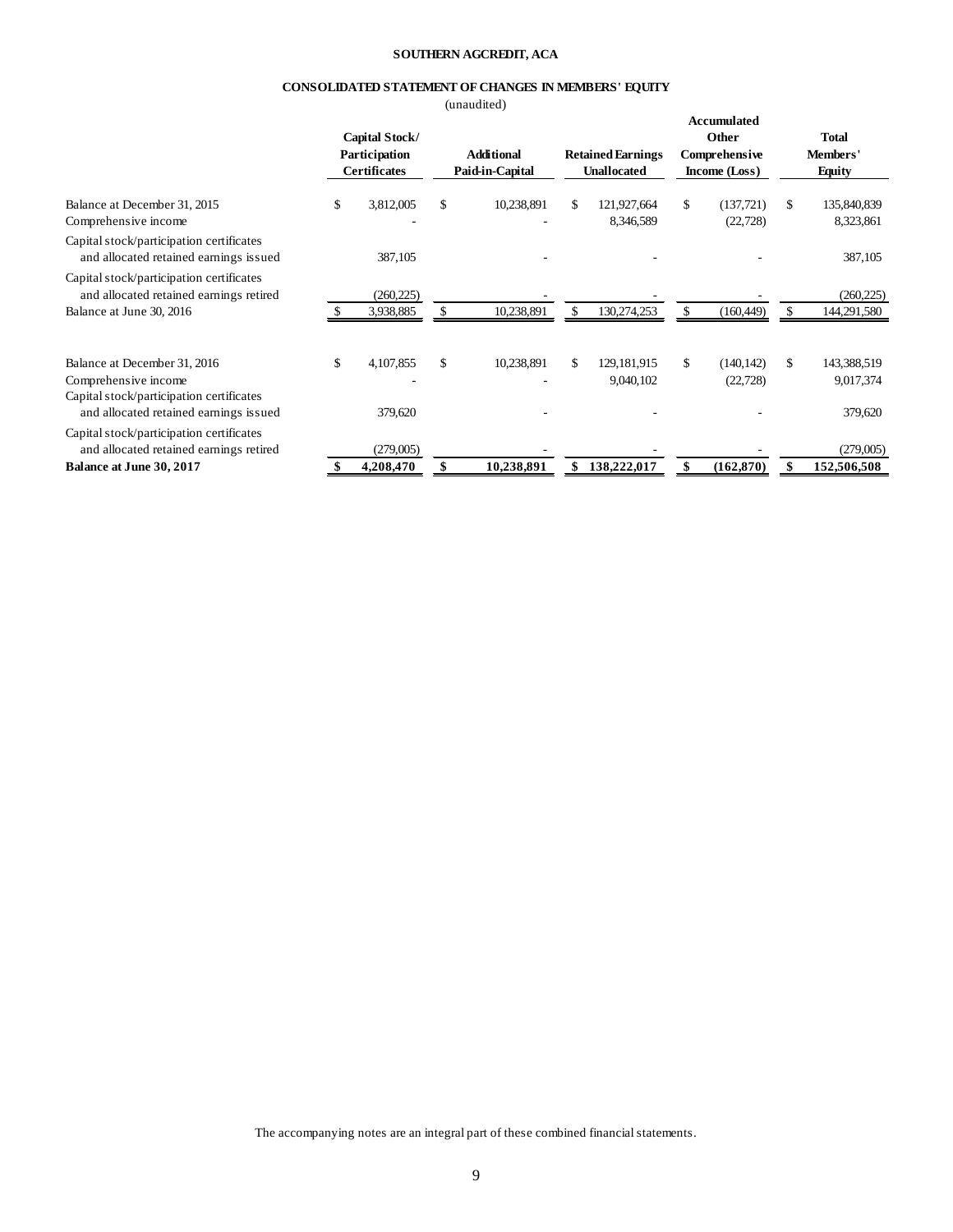# **SOUTHERN AG CREDIT, ACA NOTES TO THE CONSOLIDATED FINANCIAL STATEMENTS**

(UNAUDITED)

### **NOTE 1 — ORGANIZATION AND SIGNIFICANT ACCOUNTING POLICIES:**

The Southern AgCredit, ACA (Agricultural Credit Association), referred to as the association, is a member-owned cooperative that provides credit and credit-related services to or for the benefit of eligible borrowers/stockholders for qualified agricultural purposes. The association serves the counties of Adams, Amite, Carroll, Claiborne, Clarke, Copiah, Covington, Forrest, Franklin, George, Greene, Grenada, Hancock, Harrison, Hinds, Holmes, Humphreys, Issaquena, Jackson, Jasper, Jefferson, Jefferson Davis, Jones, Kemper, Lamar, Lauderdale, Lawrence, Leake, Leflore, Lincoln, Madison, Marion, Montgomery, Neshoba, Newton, Pearl River, Perry, Pike, Rankin, Scott, Sharkey, Simpson, Smith, Stone, Walthall, Warren, Washington, Wayne, Wilkinson and Yazoo in the state of Mississippi, as well as the parishes of Bienville, Bossier, Caddo, Claiborne, DeSoto, Jackson, Lincoln, Ouachita (west of Ouachita River), Red River, Union and Webster in the state of Louisiana. The association is a lending institution of the Farm Credit System (the System), which was established by Acts of Congress to meet the needs of American agriculture.

The accompanying unaudited financial statements have been prepared in accordance with accounting principles generally accepted in the U.S. (GAAP) for interim financial information. Accordingly, they do not include all of the disclosures required by GAAP for annual financial statements and should be read in conjunction with the audited financial statements as of and for the year ended December 31, 2016, as contained in the 2016 Annual Report to Stockholders.

In the opinion of management, the accompanying consolidated financial statements contain all adjustments necessary for a fair presentation of the interim financial condition and results of operations and conform with generally accepted accounting principles (GAAP), except for the inclusion of a statement of cash flows. GAAP require a business enterprise that provides a set of financial statements reporting both financial position and results of operations to also provide a statement of cash flows for each period for which results of operations are provided. In regulations issued by FCA, associations have the option to exclude statements of cash flows in interim financial statements. Therefore, the association has elected not to include a statement of cash flows in these consolidated financial statements. These interim financial statements should be read in conjunction with the audited financial statements as of and for the year ended December 31, 2016, as contained in the 2016 Annual Report to Stockholders. The preparation of financial statements in accordance with GAAP requires management to make estimates and assumptions that affect the amounts reported in the financial statements and accompanying notes. Actual results could differ from those estimates. The results of operations for interim periods are not necessarily indicative of the results to be expected for the full year ending December 31, 2017. Descriptions of the significant accounting policies are included in the 2016 Annual Report to Stockholders. In the opinion of management, these policies and the presentation of the interim financial condition and results of operations conform with GAAP and prevailing practices within the banking industry.

In March 2017, the Financial Accounting Standards Board (FASB) issued guidance entitled "Improving the Presentation of Net Periodic Pension Cost and Net Periodic Postretirement Cost." The guidance requires that an employer report the service cost component in the same line item or items as other compensation costs arising from services rendered by the pertinent employees during the period. Other components are required to be presented in the income statement separately from the service cost component and outside a subtotal of income from operations, if one is presented. This guidance becomes effective for interim and annual periods beginning after December 15, 2017. The adoption of this guidance is not expected to impact the association's financial condition but could change the classification of certain items in the results of operations.

In August 2016, the FASB issued guidance entitled "Classification of Certain Cash Receipts and Cash Payments." The guidance addresses specific cash flow issues with the objective of reducing the diversity in the classification of these cash flows. Included in the cash flow issues are debt prepayment or debt extinguishment costs and settlement of zero-coupon debt instruments or other debt instruments with coupon interest rates that are insignificant in relation to the effective interest rate of the borrowing. This guidance becomes effective for interim and annual periods beginning after December 15, 2017. The adoption of this guidance is not expected to impact the association's financial condition or its results of operations but could change the classification of certain items in the statement of cash flows.

In June 2016, FASB issued guidance entitled "Measurement of Credit Losses on Financial Instruments." The guidance replaces the current incurred loss impairment methodology with a methodology that reflects expected credit losses and requires consideration of a broader range of reasonable and supportable information to inform credit loss estimates. Credit losses relating to available-for-sale securities would also be recorded through an allowance for credit losses. For public business entities that are not U.S. Securities and Exchange Commission filers this guidance becomes effective for interim and annual periods beginning after December 15, 2020, with early application permitted. The Association is currently evaluating the impact of adoption on its financial condition and results of operations.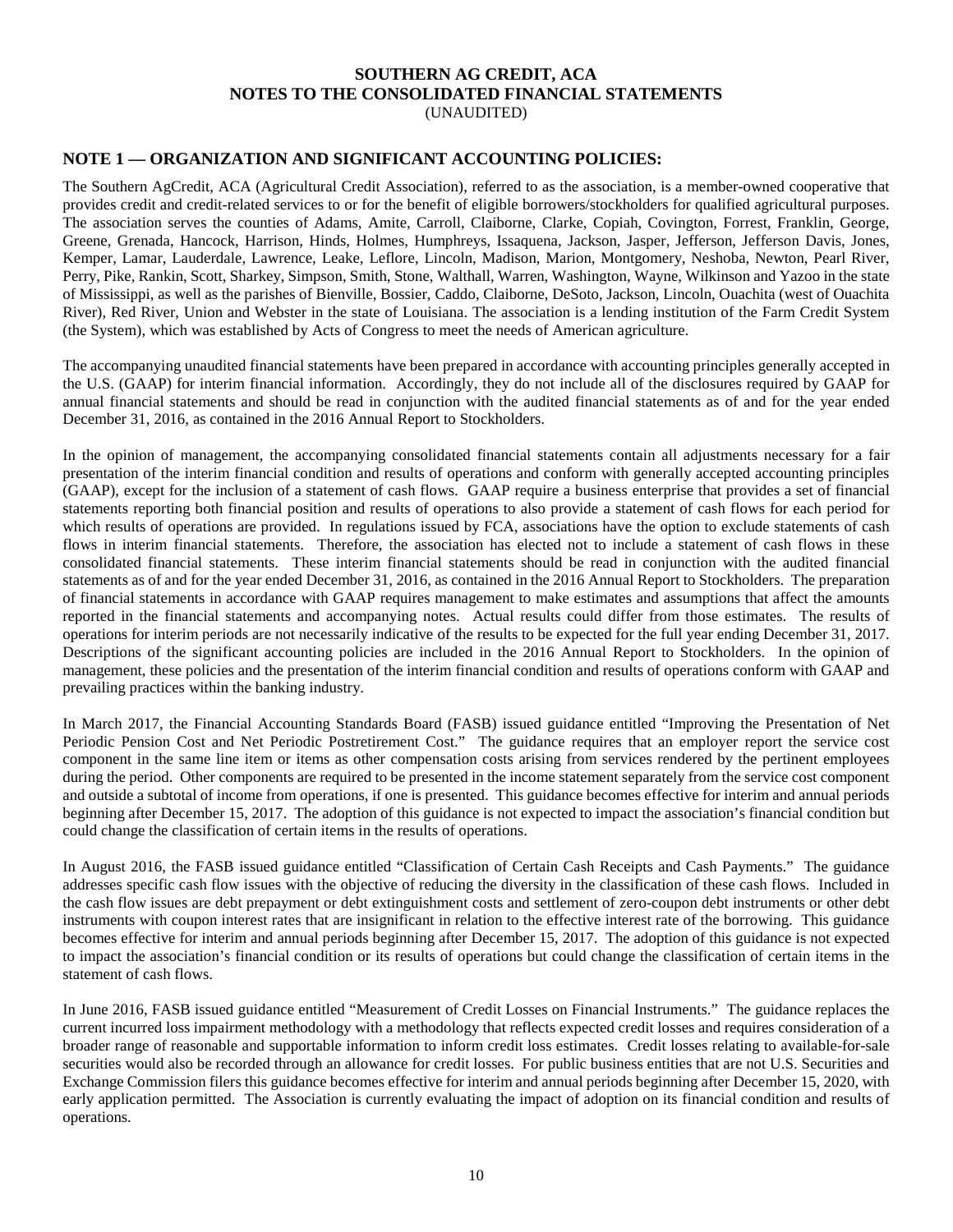In February 2016, the FASB issued guidance entitled "Leases." The guidance requires the recognition by lessees of lease assets and lease liabilities on the balance sheet for the rights and obligations created by those leases. Leases with lease terms of more than 12 months are impacted by this guidance. This guidance becomes effective for interim and annual periods beginning after December 15, 2018, with early application permitted. The Association is currently evaluating the impact of adoption on its financial condition and results of operations.

In January 2016, the FASB issued guidance entitled "Recognition and Measurement of Financial Assets and Liabilities." This guidance affects, among other things, the presentation and disclosure requirements for financial instruments. For public entities, the guidance eliminates the requirement to disclose the methods and significant assumptions used to estimate the fair value of financial instruments carried at amortized cost. This guidance becomes effective for interim and annual periods beginning after December 15, 2017. The adoption of this guidance is not expected to impact the Association's financial condition or its results of operations.

In May 2014, the FASB issued guidance entitled, "Revenue from Contracts with Customers." The guidance governs revenue recognition from contracts with customers and requires an entity to recognize revenue to depict the transfer of promised goods or services to customers in an amount that reflects the consideration to which the entity expects to be entitled in exchange for those goods or services. Financial instruments and other contractual rights within the scope of other guidance issued by the FASB are excluded from the scope of this new revenue recognition guidance. In this regard, a majority of our contracts would be excluded from the scope of this new guidance. In August 2015, the FASB issued an update that defers this guidance by one year, which results in the new revenue standard becoming effective for interim and annual reporting periods beginning after December 15, 2017. The Association is in the process of reviewing contracts to determine the effect, if any, on their financial condition or results of operations.

The consolidated financial statements comprise the operations of the ACA and its wholly-owned subsidiaries. The preparation of these consolidated financial statements requires the use of management's estimates. The results for the quarter ended June 30, 2017, are not necessarily indicative of the results to be expected for the year ended December 31, 2017. Certain amounts in the prior period's financial statements have been reclassified to conform to current financial statement presentation.

## **NOTE 2 — INVESTMENTS:**

Effective in the first quarter of 2010, \$35,192,440 of agricultural mortgage loans previously covered under a long-term standby commitment to purchase agreement with the Federal Agricultural Mortgage Corporation (Farmer Mac) were securitized. No gain or loss was recognized in the financial statements upon completion of the securitization. Terms of the agreement call for a guarantee fee of 20-50 basis points to be paid to Farmer Mac, and for the association to receive a 30-basis-point fee for servicing the underlying loans.

The following is a summary of Farmer Mac agricultural mortgage-backed securities:

|                                         | June 30, 2017 |       |                                 |                       |                         |  |  |  |  |  |
|-----------------------------------------|---------------|-------|---------------------------------|-----------------------|-------------------------|--|--|--|--|--|
|                                         |               | Gross | Gross                           |                       |                         |  |  |  |  |  |
|                                         |               |       | Amortized Unrealized Unrealized |                       | <b>Weighted Average</b> |  |  |  |  |  |
|                                         | Cost          | Gains | Losses                          | <b>Fair Value</b>     | Yield                   |  |  |  |  |  |
| Agricultural mortgage-backed securities | \$6,836,100   | - \$  | ٠                               | \$103,254 \$6,732,846 | 4.20%                   |  |  |  |  |  |

|                                         | December 31, 2016 |       |                       |                              |                  |  |  |  |  |  |
|-----------------------------------------|-------------------|-------|-----------------------|------------------------------|------------------|--|--|--|--|--|
|                                         |                   | Gross | Gross                 |                              |                  |  |  |  |  |  |
|                                         | Amortized         |       | Unrealized Unrealized |                              | Weighted Average |  |  |  |  |  |
|                                         | Cost              | Gains | Losses                | Fair Value                   | Yield            |  |  |  |  |  |
|                                         |                   |       |                       |                              |                  |  |  |  |  |  |
| Agricultural mortgage-backed securities | \$10,290,580      | - \$  |                       | $-$ \$ 129,945 \$ 10,160,635 | 4.12 %           |  |  |  |  |  |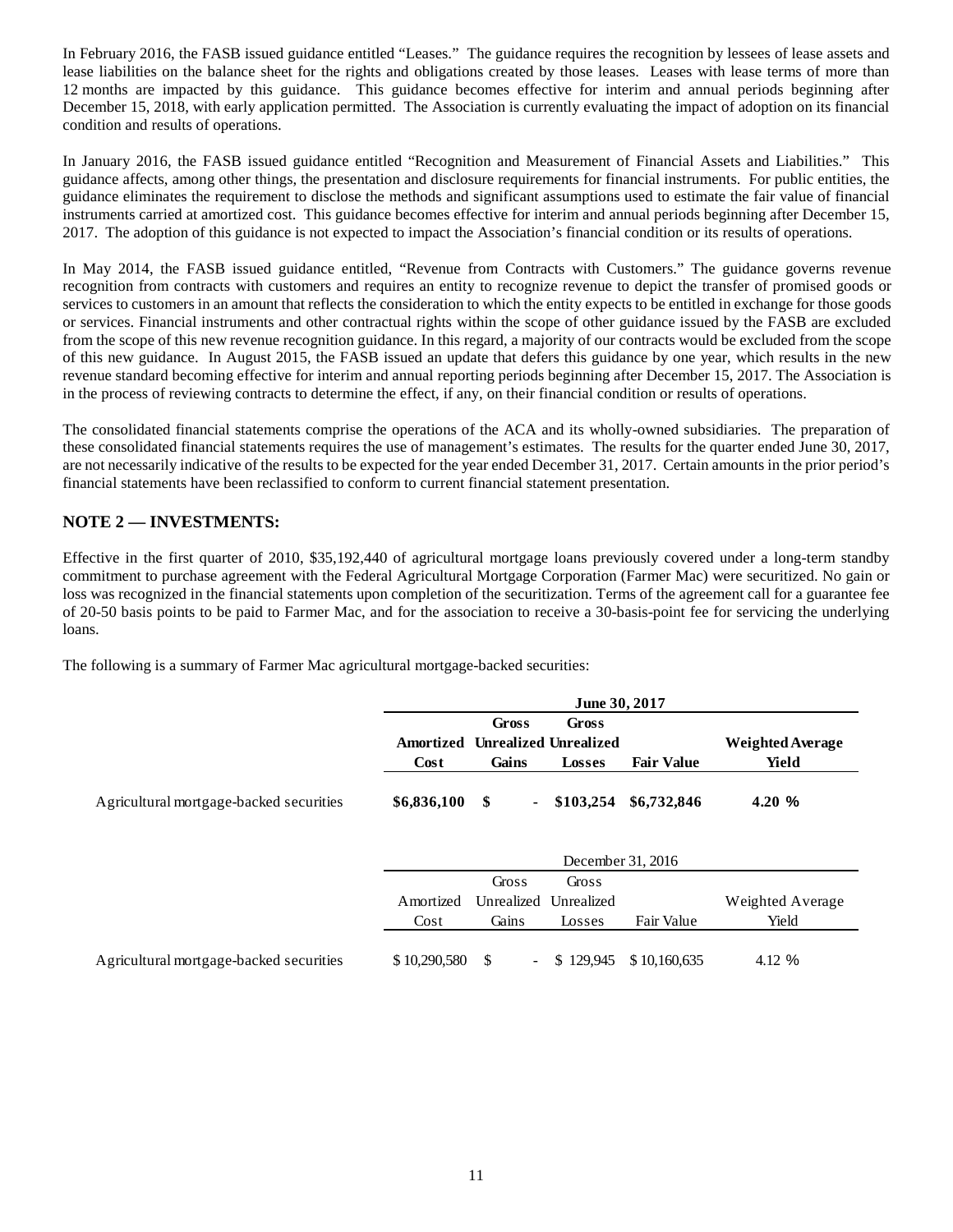## **NOTE 3 — LOANS AND ALLOWANCE FOR LOAN LOSSES:**

#### A summary of loans follows:

|                               | <b>June 30,</b><br>2017 | December 31.<br>2016 |  |  |
|-------------------------------|-------------------------|----------------------|--|--|
| Loan Type                     | <b>Amount</b>           | Amount               |  |  |
| Production agriculture:       |                         |                      |  |  |
| Real estate mortgage          | 878,868,562<br>\$       | 849,553,534<br>\$    |  |  |
| Production and                |                         |                      |  |  |
| intermediate term             | 68,040,205              | 66,893,453           |  |  |
| Agribusiness:                 |                         |                      |  |  |
| Loans to cooperatives         | 2,934,645               | 3,175,763            |  |  |
| Processing and marketing      | 23,975,059              | 26,543,441           |  |  |
| Farm-related business         | 875,130                 | 970,000              |  |  |
| Communication                 | 4,421,220               | 4,526,909            |  |  |
| Energy                        | 12,155,675              | 13,125,356           |  |  |
| Water and waste water         |                         | 166,891              |  |  |
| Rural residential real estate | 2,727,559               | 4,627,577            |  |  |
| Total                         | 993.998.055             | 969,582,924          |  |  |

The association purchases or sells participation interests with other parties in order to diversify risk, manage loan volume and comply with Farm Credit Administration regulations. The following table presents information regarding the balances of participations purchased and sold at June 30, 2017:

|                                  |                | <b>Other Farm Credit Institutions</b> | Non-Farm Credit Institutions |         |                        |  | Total          |                |
|----------------------------------|----------------|---------------------------------------|------------------------------|---------|------------------------|--|----------------|----------------|
|                                  | Participations | Participations                        | Participations<br>Purchased  |         | Participations<br>Sold |  | Participations | Participations |
|                                  | Purchased      | Sold                                  |                              |         |                        |  | Purchased      | Sold           |
| Real estate mortgage             | .894.822       | \$28,989,157                          | S                            | 356,476 | \$                     |  | 2,251,298      | \$28,989,157   |
| Production and intermediate term | 4,795,225      | 13,917,481                            |                              | 77,510  |                        |  | 4,872,735      | 13,917,481     |
| Agribusiness                     | 27,138,701     |                                       |                              |         |                        |  | 27,138,701     |                |
| Communication                    | 4.421.220      |                                       |                              |         |                        |  | 4.421.220      |                |
| Energy                           | 12, 155, 675   |                                       |                              |         |                        |  | 12, 155, 675   |                |
| Total                            | \$50,405,643   | \$42,906,638                          |                              | 433,986 |                        |  | \$50,839,629   | \$42,906,638   |

The Association also utilizes the Mississippi Development Authority's Agribusiness Enterprise Loan Program (ABE), which is designed to provide a percentage of low-cost state financing combined with private financial lending institutions' loan proceeds to encourage loans to the agribusiness industry in the state. ABE loans totaled \$14,430,777 and \$13,391,041 as of June 30, 2017 and December 31, 2016, respectively.

The association is authorized under the Farm Credit Act to accept "advance conditional payments" (ACPs) from borrowers. To the extent the borrower's access to such ACPs is restricted and the legal right of setoff exists, the ACPs are netted against the borrower's related loan balance. Unrestricted advance conditional payments are included in other liabilities. ACPs are not insured, and interest is generally paid by the association on such balances. Balances of ACPs were \$75,479 and \$101,229 at June 30, 2017, and December 31, 2016, respectively.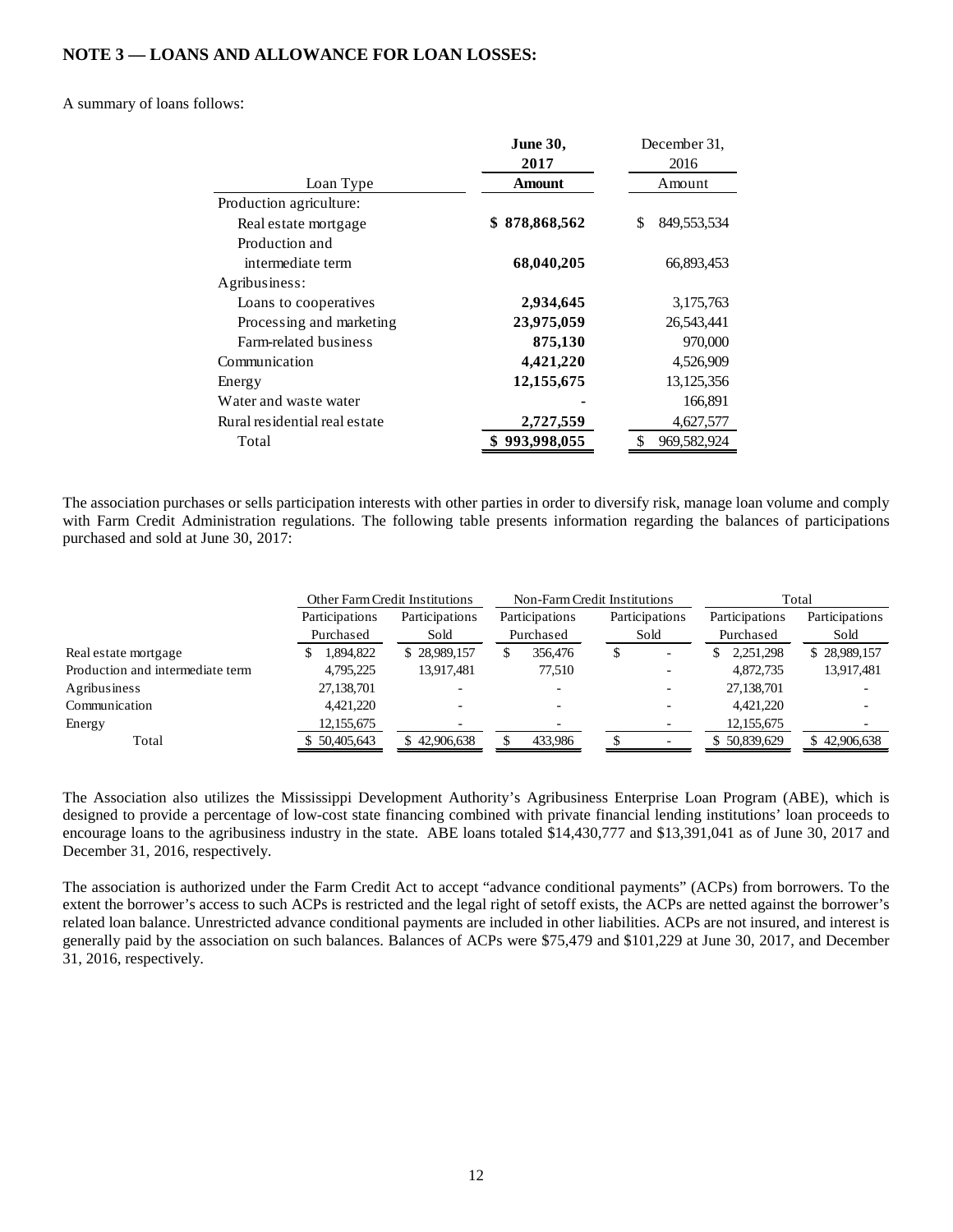Nonperforming assets (including related accrued interest) and related credit quality statistics are as follows:

|                                          | <b>June 30,</b> | December 31.     |  |  |
|------------------------------------------|-----------------|------------------|--|--|
|                                          | 2017            | 2016             |  |  |
| <b>Nonaccrual loans:</b>                 |                 |                  |  |  |
| Real estate mortgage                     | \$<br>2,139,702 | 2,497,465<br>\$. |  |  |
| Production and intermediate term         | 26,002          |                  |  |  |
| Total nonaccrual loans                   | 2,165,704       | 2,497,465        |  |  |
| Accruing restructured loans:             |                 |                  |  |  |
| Real estate mortgage                     | 1,406,855       | 224,064          |  |  |
| Production and intermediate term         | 79,667          | 79,159           |  |  |
| Total accruing restructured loans        | 1,486,522       | 303,223          |  |  |
| Accruing loans 90 days or more past due: |                 |                  |  |  |
| Production and intermediate term         | 206,110         |                  |  |  |
| Total accruing loans 90 days or more     |                 |                  |  |  |
| past due                                 | 206,110         |                  |  |  |
| Total nonperforming loans                | 3,858,336       | 2,800,688        |  |  |
| Other property owned                     | 6,112,848       | 9,938,321        |  |  |
| Total nonperforming assets               | 9,971,184       | \$12,739,009     |  |  |

One credit quality indicator utilized by the association is the Farm Credit Administration Uniform Loan Classification System that categorizes loans into five categories. The categories are defined as follows:

- Acceptable assets are expected to be fully collectible and represent the highest quality;
- Other assets especially mentioned (OAEM) assets are currently collectible but exhibit some potential weakness;
- Substandard assets exhibit some serious weakness in repayment capacity, equity and/or collateral pledged on the loan;
- Doubtful assets exhibit similar weaknesses to substandard assets; however, doubtful assets have additional weaknesses in existing factors, conditions and values that make collection in full highly questionable; and
- Loss assets are considered uncollectible.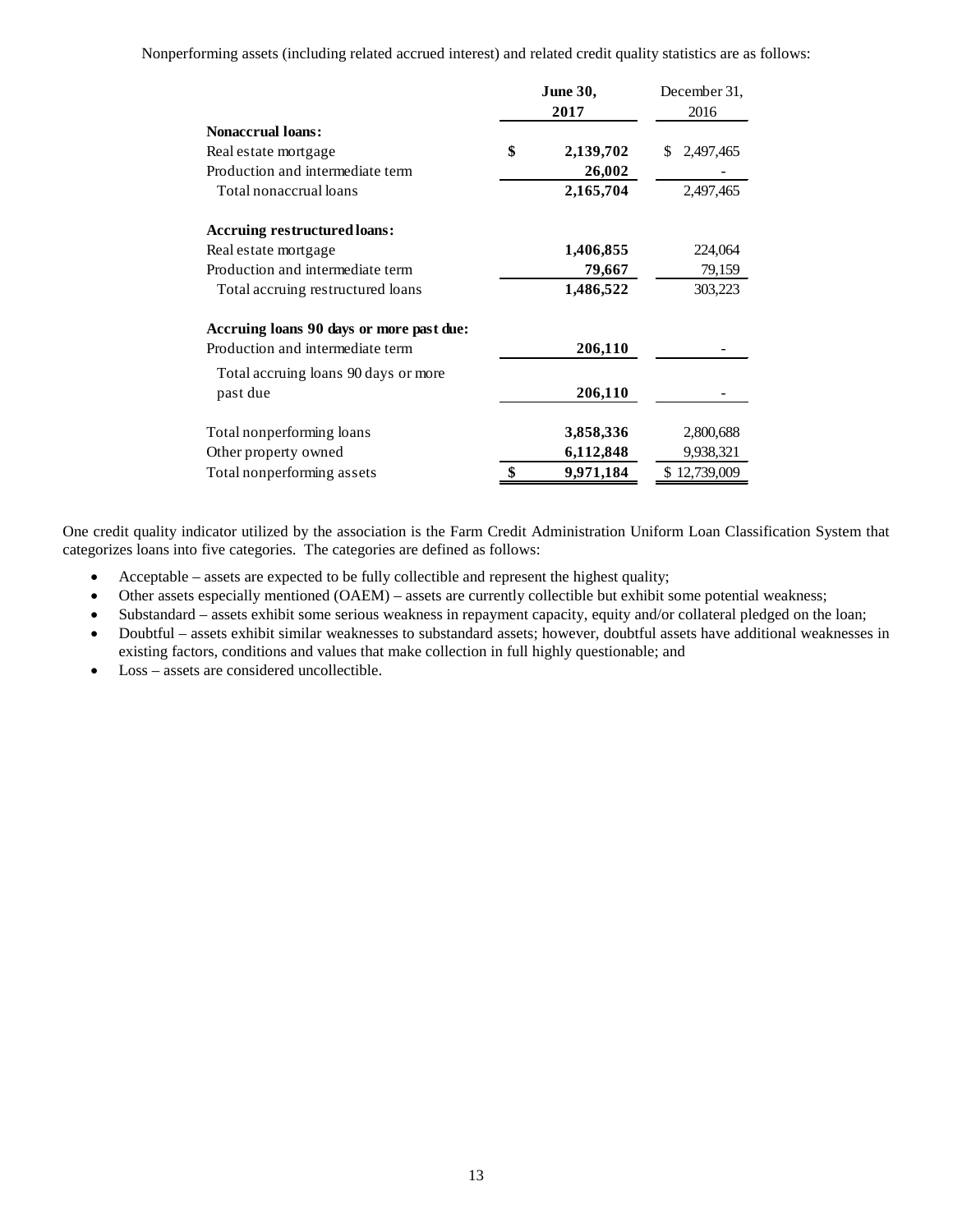The following table shows loans and related accrued interest as a percentage of total loans and related accrued interest receivable by loan type as of:

|                                  | June 30,<br>2017 | December 31,<br>2016 |
|----------------------------------|------------------|----------------------|
| Real estate mortgage             |                  |                      |
| Acceptable                       | 98.40<br>$\%$    | 98.70<br>$\%$        |
| <b>OAEM</b>                      | 0.84             | 0.88                 |
| Substandard/doubtful             | 0.76             | 0.42                 |
|                                  | 100.00           | 100.00               |
| Production and intermediate term |                  |                      |
| Acceptable                       | 95.92            | 97.48                |
| <b>OAEM</b>                      | 0.03             | 2.40                 |
| Substandard/doubtful             | 4.05             | 0.12                 |
|                                  | 100.00           | 100.00               |
| Loans to cooperatives            |                  |                      |
| Acceptable                       | 100.00           | 100.00               |
| <b>OAEM</b>                      |                  |                      |
| Substandard/doubtful             |                  |                      |
|                                  | 100.00           | 100.00               |
| Processing and marketing         |                  |                      |
| Acceptable                       | 100.00           | 100.00               |
| <b>OAEM</b>                      |                  |                      |
| Substandard/doubtful             |                  |                      |
|                                  | 100.00           | 100.00               |
| Farm-related business            |                  |                      |
| Acceptable                       | 100.00           | 96.64                |
| <b>OAEM</b>                      |                  | 3.36                 |
| Substandard/doubtful             |                  |                      |
|                                  | 100.00           | 100.00               |
| Communication                    |                  |                      |
| Acceptable                       | 100.00           | 100.00               |
| <b>OAEM</b>                      |                  |                      |
| Substandard/doubtful             |                  |                      |
|                                  | 100.00           | 100.00               |
| Energy                           |                  |                      |
| Acceptable                       | 100.00           | 100.00               |
| <b>OAEM</b>                      |                  |                      |
| Substandard/doubtful             |                  |                      |
|                                  | 100.00           | 100.00               |
| Water/waste water                |                  |                      |
| Acceptable                       |                  | 100.00               |
| <b>OAEM</b>                      |                  |                      |
| Substandard/doubtful             |                  |                      |
|                                  |                  | 100.00               |
| Rural residential real estate    |                  |                      |
| Acceptable                       | 100.00           | 100.00               |
| <b>OAEM</b>                      |                  |                      |
| Substandard/doubtful             |                  |                      |
|                                  | 100.00           | 100.00               |
| Total loans                      |                  |                      |
| Acceptable                       | 98.30            | 98.68                |
| <b>OAEM</b>                      | 0.74             | 0.94                 |
| Substandard/doubtful             | 0.95             | 0.38                 |
|                                  | 100.00<br>$\%$   | 100.00<br>%          |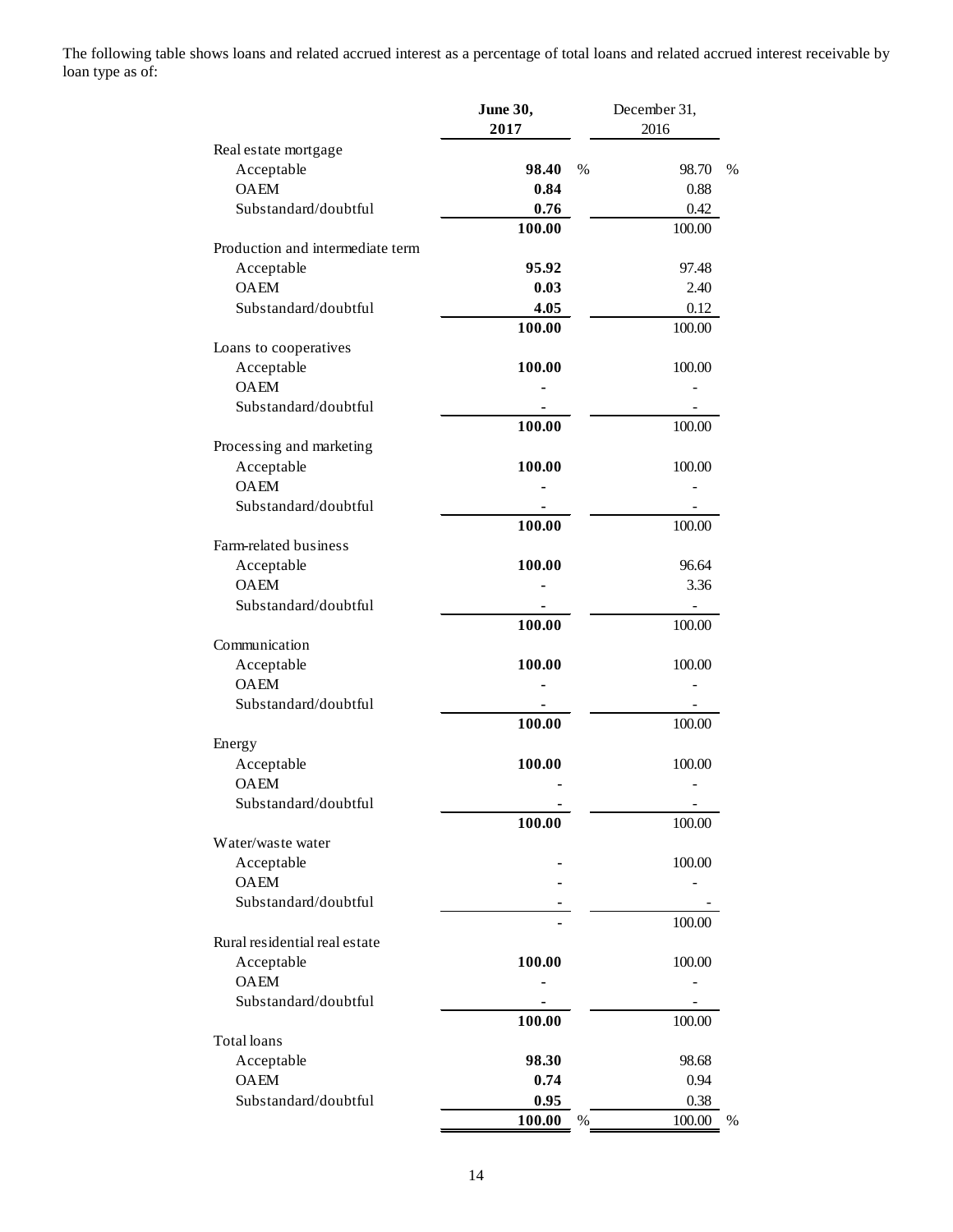The following tables provide an age analysis of past due loans (including accrued interest) as of:

| June 30, 2017<br>Real estate mortgage   | 30-89<br><b>Days</b><br><b>Past Due</b><br>\$3,588,607 | 90 Days<br>or More<br><b>Past Due</b><br>\$149,925 | <b>Total</b><br>Past<br><b>Due</b><br>\$3,738,532 | <b>Not Past Due or</b><br><b>Less Than 30</b><br><b>Days Past Due</b><br>\$881,614,684 | <b>Total</b><br>Loans<br>885, 353, 216 | <b>Recorded Investment</b><br>>90 Days and Accruing<br>\$ |
|-----------------------------------------|--------------------------------------------------------|----------------------------------------------------|---------------------------------------------------|----------------------------------------------------------------------------------------|----------------------------------------|-----------------------------------------------------------|
| <b>Production and intermediate term</b> | 1,201,932                                              | 206,110                                            | 1,408,042                                         | 67,422,961                                                                             | 68,831,003                             | 206,110                                                   |
| Loans to cooperatives                   |                                                        |                                                    |                                                   | 2,935,483                                                                              | 2,935,483                              |                                                           |
| Processing and marketing                |                                                        |                                                    |                                                   | 23,986,046                                                                             | 23,986,046                             |                                                           |
| <b>Farm-related business</b>            |                                                        |                                                    |                                                   | 880,794                                                                                | 880,794                                |                                                           |
| Communication                           |                                                        |                                                    |                                                   | 4,421,611                                                                              | 4,421,611                              |                                                           |
| <b>Energy</b>                           |                                                        |                                                    |                                                   | 12,329,907                                                                             | 12,329,907                             |                                                           |
| Rural residential real estate           |                                                        |                                                    |                                                   | 2,735,956                                                                              | 2,735,956                              |                                                           |
| <b>Total</b>                            | \$4,790,539                                            | \$356,035                                          | \$5,146,574                                       | \$996,327,442                                                                          | \$1,001,474,016                        | 206,110<br>\$                                             |
| December 31, 2016                       | 30-89<br>Days<br>Past Due                              | 90 Days<br>or More<br>Past Due                     | Total<br>Past<br>Due                              | Not Past Due or<br>Less Than 30<br>Days Past Due                                       | Total<br>Loans                         | Recorded Investment<br>>90 Days and Accruing              |
| Real estate mortgage                    | 2,918,392<br>\$                                        | \$105,956                                          | \$<br>3,024,348                                   | 853,220,076<br>\$                                                                      | \$<br>856,244,424                      | \$                                                        |
| Production and intermediate term        | 1,478,420                                              |                                                    | 1,478,420                                         | 66,081,855                                                                             | 67,560,275                             |                                                           |
| Loans to cooperatives                   |                                                        |                                                    |                                                   | 3,176,621                                                                              | 3,176,621                              |                                                           |
| Processing and marketing                |                                                        |                                                    |                                                   | 26,554,374                                                                             | 26,554,374                             |                                                           |
| Farm-related business                   | 32,708                                                 |                                                    | 32,708                                            | 941,319                                                                                | 974,027                                |                                                           |
| Communication                           |                                                        |                                                    |                                                   | 4,527,647                                                                              | 4,527,647                              |                                                           |
| Energy                                  |                                                        |                                                    |                                                   | 13,303,478                                                                             | 13,303,478                             |                                                           |
| Water and waste water                   |                                                        |                                                    |                                                   | 167,283                                                                                | 167,283                                |                                                           |
| Rural residential real estate           |                                                        |                                                    |                                                   | 4,639,199                                                                              | 4,639,199                              |                                                           |
| Total                                   | 4,429,520                                              | 105,956<br>S                                       | 4,535,476<br>S.                                   | 972,611,852<br>S                                                                       | 977,147,328                            | \$.                                                       |

Note: The recorded investment in the receivable is the face amount increased or decreased by applicable accrued interest and unamortized premium, discount, finance charges or acquisition costs, and may also reflect a previous direct write-down of the investment.

A restructuring of a debt constitutes a troubled debt restructuring if the creditor for economic or legal reasons related to the debtor's financial difficulties grants a concession to the debtor that it would not otherwise consider. Troubled debt restructurings are undertaken in order to improve the likelihood of recovery on the loan and may include, but are not limited to, forgiveness of principal or interest, interest rate reductions that are lower than the current market rate for new debt with similar risk, or significant term or payment extensions.

As of June 30, 2017, the total recorded investment of troubled debt restructured loans was \$1,687,109, including \$200,587 classified as nonaccrual and \$1,486,522 classified as accrual, with specific allowance for loan losses of \$0. There was no commitments to lend funds to borrowers whose loan terms have been modified in a troubled debt restructurings as of June 30, 2017 and December 31, 2016.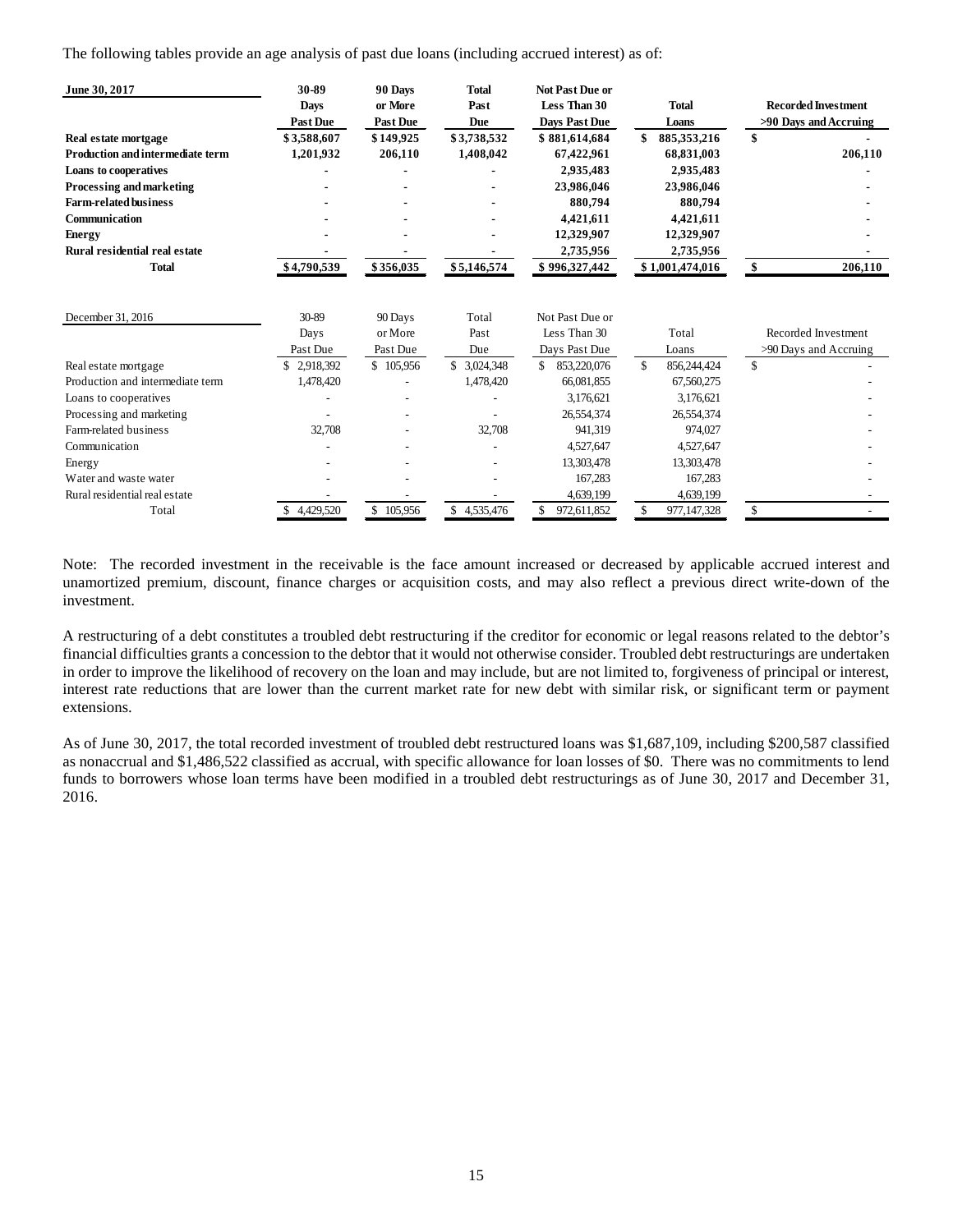The following tables present additional information regarding troubled debt restructurings, which includes both accrual and nonaccrual loans with troubled debt restructuring designation, that occurred during the six months ended June 30, 2017. The premodification outstanding recorded investment represents the recorded investment of the loans as of the quarter end prior to the restructuring. The postmodification outstanding recorded investment represents the recorded investment of the loans as of the quarter end the restructuring occurred. Loans formally restructured prior to January 1, 2017, were \$303,224.

| For the Six Months Ended<br>June 30, 2017 |   | Premodification Outstanding<br>Recorded Investment | Postmodification Outstanding<br>Recorded Investment |                                                     |  |
|-------------------------------------------|---|----------------------------------------------------|-----------------------------------------------------|-----------------------------------------------------|--|
| Troubled debt restructurings:             |   |                                                    |                                                     |                                                     |  |
| Real estate mortgage                      |   | 1,320,180                                          | S                                                   | 1,378,471                                           |  |
| Total                                     |   | 1,320,180                                          |                                                     | 1,378,471                                           |  |
| For the Six Months Ended<br>June 30, 2016 |   | Premodification Outstanding<br>Recorded Investment |                                                     | Postmodification Outstanding<br>Recorded Investment |  |
| Troubled debt restructurings:             |   |                                                    |                                                     |                                                     |  |
| Real estate mortgage                      | S |                                                    | \$                                                  |                                                     |  |
| Production and intermediate term          |   | 22,581                                             |                                                     | 22,581                                              |  |
| Total                                     |   | 22,581                                             |                                                     | 22,581                                              |  |

In restructurings where principal is forgiven, the amount of the forgiveness is immediately charged off. In restructurings where accrued interest is forgiven, the interest is reversed (if current year interest) or charged off (if prior year interest). Charge-offs recorded at the modification date were \$0 for the quarter ending June 30, 2017.

The predominant form of concession granted for troubled debt restructuring includes extension of terms and interest rate decreases. Other types of modifications include extension of the term, principal or accrued interest reductions, interest rate decreases and delayed payments, among others. At times, these terms might be offset with incremental payments, additional collateral or new borrower guarantees, in which case we assess all of the modified terms to determine if the overall modification qualifies as a troubled debt restructuring.

The following table provides information on outstanding loans restructured in troubled debt restructurings at period end. These loans are included as impaired loans in the impaired loan table at:

|                                  | Loans Modified as TDRs |  |                      |  | TDRs in Nonaccrual Status* |                      |  |  |
|----------------------------------|------------------------|--|----------------------|--|----------------------------|----------------------|--|--|
|                                  | June 30,<br>2017       |  | December 31.<br>2016 |  | June 30,<br>2017           | December 31.<br>2016 |  |  |
| Real estate mortgage             | 1,607,442              |  | 224,064              |  | 200.587                    |                      |  |  |
| Production and intermediate term | 79.667                 |  | 79,160               |  |                            |                      |  |  |
| Total                            | .687.109               |  | 303.224              |  | 200,587                    |                      |  |  |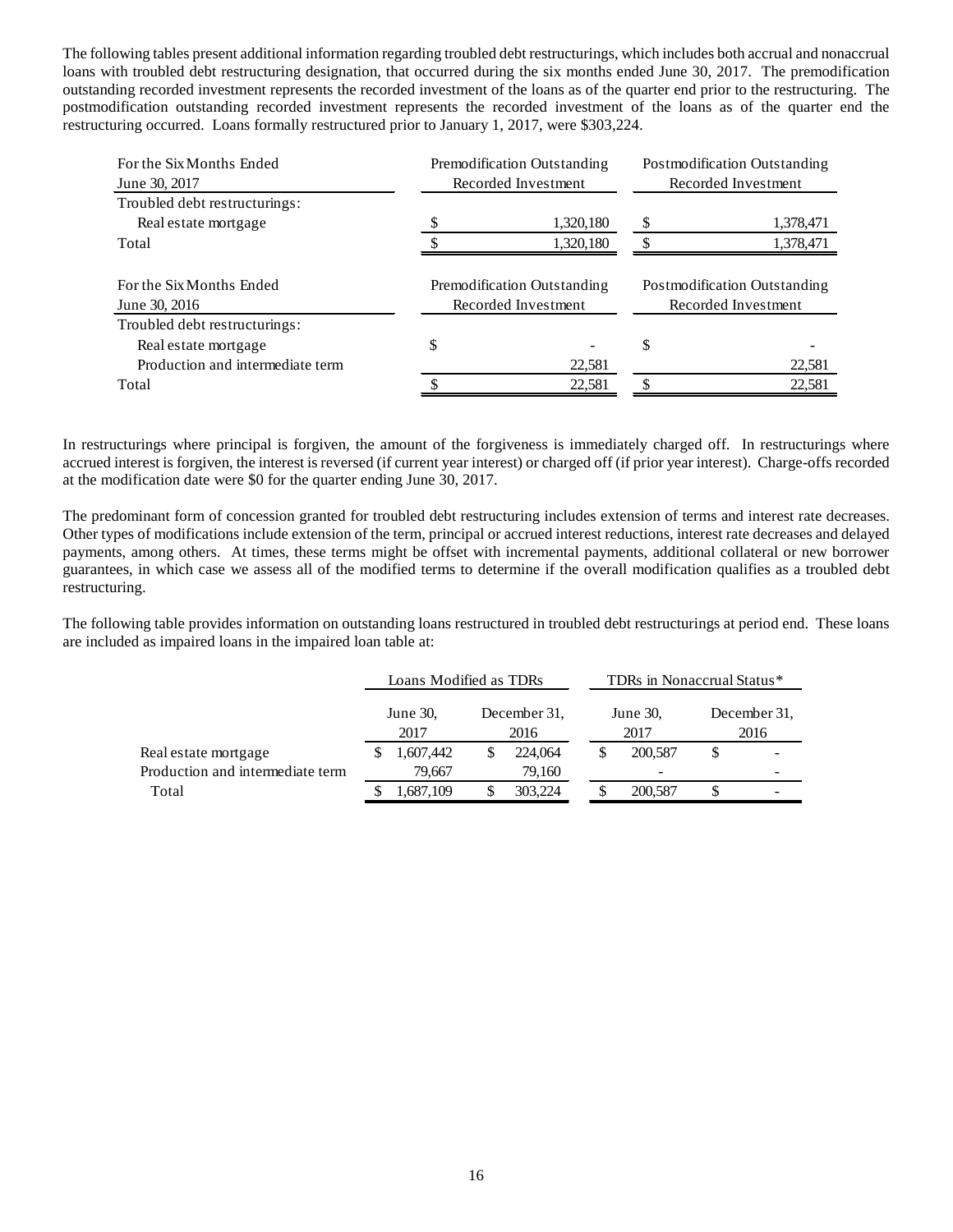## Additional impaired loan information is as follows:

|                                                                |                   | June 30, 2017               |                  | December 31, 2016 |                      |               |           |  |  |
|----------------------------------------------------------------|-------------------|-----------------------------|------------------|-------------------|----------------------|---------------|-----------|--|--|
|                                                                |                   | <b>Unpaid</b>               |                  |                   | Unpaid               |               |           |  |  |
|                                                                | <b>Recorded</b>   | Principal                   | <b>Related</b>   | Recorded          | Principal            |               | Related   |  |  |
|                                                                | <b>Investment</b> | <b>Balance</b> <sup>a</sup> | <b>Allowance</b> | Investment        | Balance <sup>a</sup> |               | Allowance |  |  |
| Impaired loans with a related<br>allowance for credit losses:  |                   |                             |                  |                   |                      |               |           |  |  |
| Real estate mortgage                                           | 120,851           | 120,851                     | 31,005<br>\$     | 125,769<br>\$     | 125,769<br>\$.       | \$            | 31,005    |  |  |
| Total                                                          | 120,851           | 120,851<br>\$               | 31,005<br>\$     | 125,769           | \$<br>125,769        | \$            | 31,005    |  |  |
| Impaired loans with no related<br>allowance for credit losses: |                   |                             |                  |                   |                      |               |           |  |  |
| Real estate mortgage                                           | \$3,412,639       | \$3,413,350                 | \$               | \$2,595,760       | \$ 2,612,663         | \$            |           |  |  |
| Production and intermediate term                               | 309,393           | 313,284                     |                  | 79,160            | 79,036               |               |           |  |  |
| Total                                                          | \$3,722,032       | \$3,726,634                 | \$               | \$2,674,920       | \$ 2,691,699         | $\mathbb{S}$  |           |  |  |
| Total impaired loans:                                          |                   |                             |                  |                   |                      |               |           |  |  |
| Real estate mortgage                                           | \$3,533,490       | \$3,534,201                 | \$               | \$2,721,529       | \$ 2,738,432         | \$            | 31,005    |  |  |
| Production and intermediate term                               | 309,393           | 313,284                     |                  | 79,160            | 79,036               |               |           |  |  |
| Total                                                          | \$3,842,883       | \$3,847,485                 | \$               | \$2,800,689       | 2,817,468<br>\$.     | <sup>\$</sup> | 31,005    |  |  |

<sup>a</sup> Unpaid principal balance represents the recorded principal balance of the loan.

|                                                                |                                                                | For the Three Months Ended | For the Six Months Ended |               |                    |            |                     |                                  |            |                     |                    |            |
|----------------------------------------------------------------|----------------------------------------------------------------|----------------------------|--------------------------|---------------|--------------------|------------|---------------------|----------------------------------|------------|---------------------|--------------------|------------|
|                                                                | June 30, 2017                                                  |                            |                          |               | June 30, 2016      |            |                     | June 30, 2017                    |            | June 30, 2016       |                    |            |
|                                                                | <b>Interest</b><br>Average<br><b>Impaired</b><br><b>Income</b> |                            | Average<br>Impaired      |               | Interest<br>Income |            | Average<br>Impaired | <b>Interest</b><br><b>Income</b> |            | Average<br>Impaired | Interest<br>Income |            |
| Impaired loans with a related<br>allowance for credit losses:  | Loans                                                          |                            | Recognized               | Loans         |                    | Recognized | Loans               |                                  | Recognized | Loans               |                    | Recognized |
| Real estate mortgage                                           | \$<br>122,320                                                  | \$                         |                          | \$134,254     | \$                 |            | \$<br>123,628       | \$                               |            | \$.<br>135,758      | \$                 |            |
| Production and intermediate term                               |                                                                |                            |                          | 83,083        |                    |            |                     |                                  |            | 83,921              |                    |            |
| Total                                                          | 122,320                                                        | \$                         |                          | 217,337<br>\$ | \$                 |            | 123,628             | \$                               |            | \$ 219,679          |                    |            |
| Impaired loans with no related<br>allowance for credit losses: |                                                                |                            |                          |               |                    |            |                     |                                  |            |                     |                    |            |
| Real estate mortgage                                           | \$3,408,298                                                    | \$                         | 23,904                   | \$2,034,323   | \$.                | 4.064      | \$3,396,745         | \$                               | 29,950     | \$1,379,279         | \$                 | 7,409      |
| Production and intermediate term                               | 313,511                                                        |                            | 6,000                    |               |                    | 4,309      | 327,814             |                                  | 6,000      | 1,194               |                    | 7,165      |
| Total                                                          | \$3,721,809                                                    | \$                         | 29,904                   | \$2,034,323   |                    | 8,373      | \$3,724,559         | \$                               | 35,950     | \$1,380,473         |                    | 14,574     |
| Total impaired loans:                                          |                                                                |                            |                          |               |                    |            |                     |                                  |            |                     |                    |            |
| Real estate mortgage                                           | \$3,530,618                                                    | \$                         | 23,904                   | \$2,168,577   | \$                 | 4,064      | \$3,520,373         | \$                               | 29,950     | \$1,515,037         | \$                 | 7,409      |
| Production and intermediate term                               | 313,511                                                        |                            | 6,000                    | 83,083        |                    | 4,309      | 327,814             |                                  | 6,000      | 85,115              |                    | 7,165      |
| Total                                                          | \$3,844,129                                                    |                            | 29,904                   | \$2,251,660   | \$.                | 8,373      | \$3,848,187         |                                  | 35,950     | \$1,600,152         |                    | 14,574     |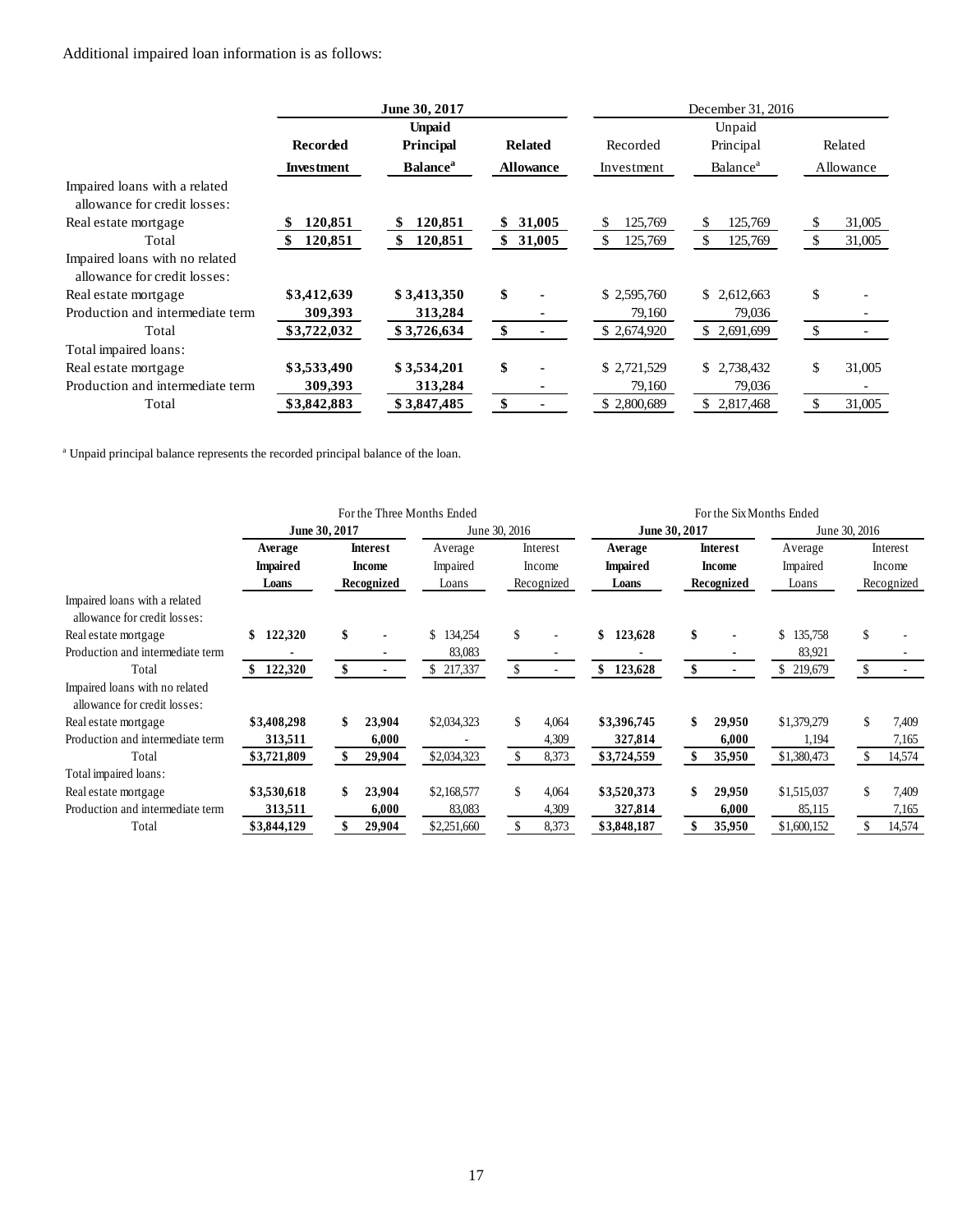A summary of changes in the allowance for loan losses and period end recorded investment in loans is as follows:

|                                                                                                  |      | Real Estate<br>Mortgage           | Production and<br>Intermediate<br>Term | Agribusiness                        | Communications                      | Energy and<br>Water/Waste<br>Water |                           | Rural<br>Residential<br>Real Estate | Total                         |
|--------------------------------------------------------------------------------------------------|------|-----------------------------------|----------------------------------------|-------------------------------------|-------------------------------------|------------------------------------|---------------------------|-------------------------------------|-------------------------------|
| <b>Allowance for Credit</b><br>Losses:                                                           |      |                                   |                                        |                                     |                                     |                                    |                           |                                     |                               |
| Balance at<br>March 31, 2017<br>Charge-offs                                                      | \$   | 661,877                           | \$<br>68,619                           | \$<br>24,347                        | \$<br>13,363                        | \$<br>15,547                       | \$                        | 2,155                               | \$<br>785,908                 |
| Recoveries<br>Provision for loan losses                                                          |      | 68,587                            | 32,147                                 | 1,269                               | L,<br>(3,373)                       | (4,066)                            |                           | 22                                  | 94,586                        |
| Adjustment due to merger<br>Other                                                                |      | (11)                              | $\overline{\phantom{a}}$<br>310        | $\overline{\phantom{a}}$<br>(4,245) | $\qquad \qquad \blacksquare$<br>776 | 3,906                              |                           |                                     | 736                           |
| Balance at<br>June 30, 2017                                                                      | -\$  | 730,453                           | \$<br>101,076                          | \$<br>21,371                        | \$<br>10,766                        | \$<br>15,387                       | \$                        | 2,177                               | \$<br>881,230                 |
| Balance at<br>December 31, 2016<br>Charge-offs<br>Recoveries                                     | \$   | 621,167                           | \$<br>69,216                           | \$<br>24,537                        | \$<br>21,864<br>$\overline{a}$      | \$<br>12,278                       | \$                        | 3,895                               | \$<br>752,957                 |
| Provision for loan losses<br>Other                                                               |      | 109,347<br>(61)                   | 50,261<br>(18, 401)                    | 5,937<br>(9,103)                    | (12, 315)<br>1,217                  | 4,589<br>(1,480)                   |                           | (1,758)<br>40                       | 156,061<br>(27, 788)          |
| Balance at<br>June 30, 2017                                                                      | -S   | 730,453                           | \$<br>101,076                          | \$<br>21,371                        | \$<br>10,766                        | \$<br>15,387                       | \$                        | 2,177                               | \$<br>881,230                 |
| <b>Ending Balance:</b><br>Individually evaluated for<br>impairment<br>Collectively evaluated for | \$   | 31,005                            | \$                                     | \$                                  | \$                                  | \$                                 | \$                        |                                     | \$<br>31,005                  |
| impairment                                                                                       |      | 699,448                           | 101,076                                | 21,371                              | 10,766                              | 15,387                             |                           | 2,177                               | 850,225                       |
| Balance at<br>June 30, 2017                                                                      | \$   | 730,453                           | \$<br>101,076                          | \$<br>21,371                        | \$<br>10,766                        | \$<br>15,387                       | \$                        | 2,177                               | \$<br>881,230                 |
| Balance at<br>March 31, 2016<br>Charge-offs<br>Recoveries                                        | \$   | 952,627<br>(282, 154)             | \$<br>76,478                           | \$<br>22,778                        | \$<br>22,389                        | \$<br>9,322                        | \$                        | 7,278                               | \$<br>1,090,872<br>(282, 154) |
| Provision for loan losses<br>Other                                                               |      | 2,786<br>$\overline{\phantom{a}}$ | 2,033<br>(2,033)                       | (1, 324)<br>1,324                   |                                     | (1,356)<br>(1,430)                 |                           |                                     | 2,139<br>(2,139)              |
| Balance at<br>June 30, 2016                                                                      | - \$ | 673,259                           | \$<br>76,478                           | \$<br>22,778                        | \$<br>22,389                        | \$<br>6,536                        | $\boldsymbol{\mathsf{S}}$ | 7,278                               | \$<br>808,718                 |
| Balance at<br>December 31, 2015<br>Charge-offs<br>Recoveries                                     | \$   | 931,817<br>(304,068)              | \$<br>79,542                           | \$<br>19,524<br>ä,                  | \$<br>22,551<br>L,                  | \$<br>8,251<br>L,<br>L,            | \$                        | 6,998<br>÷,                         | \$<br>1,068,683<br>(304,068)  |
| Provision for loan losses                                                                        |      | 45,510                            | 512                                    | 458                                 | (64)                                | (421)                              |                           | 280                                 | 46,275                        |
| Adjustment due to merger<br>Other<br>Balance at                                                  |      | L,<br>$\overline{\phantom{a}}$    | (3,576)                                | $\overline{\phantom{a}}$<br>2,796   | (98)                                | (1,294)                            |                           | $\overline{\phantom{a}}$            | (2,172)                       |
| June 30, 2016                                                                                    | \$   | 673,259                           | \$<br>76,478                           | \$<br>22,778                        | \$<br>22,389                        | \$<br>6,536                        | \$                        | 7,278                               | \$<br>808,718                 |
| <b>Ending Balance:</b><br>Individually evaluated for<br>impairment<br>Collectively evaluated for | \$   | 37,051                            | \$<br>18,728                           | \$                                  | \$                                  | \$                                 | \$                        |                                     | \$<br>55,779                  |
| impairment                                                                                       |      | 636,208                           | 57,750                                 | 22,778                              | 22,389                              | 6,536                              |                           | 7,278                               | 752,939                       |
| Balance at<br>June 30, 2016                                                                      | \$   | 673,259                           | \$<br>76,478                           | \$<br>22,778                        | \$<br>22,389                        | \$<br>6,536                        | \$                        | 7,278                               | \$<br>808,718                 |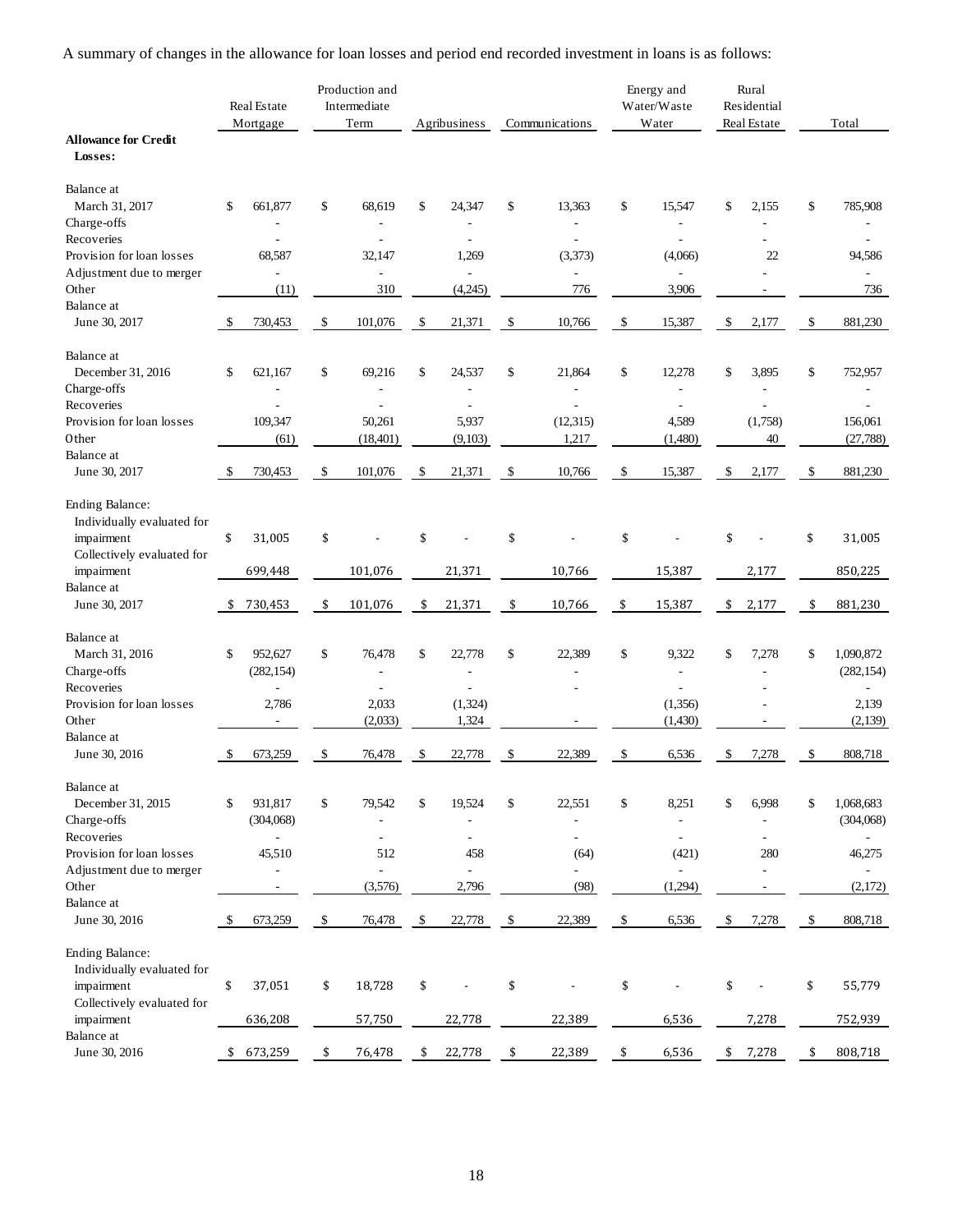|                             |                    | Production and   |              |                 | Energy and        | Rural        |                   |
|-----------------------------|--------------------|------------------|--------------|-----------------|-------------------|--------------|-------------------|
|                             | <b>Real Estate</b> | Intermediate     |              |                 | Water/Waste       | Residential  |                   |
|                             | Mortgage           | Term             | Agribusiness | Communications  | Water             | Real Estate  | Total             |
| <b>Recorded Investments</b> |                    |                  |              |                 |                   |              |                   |
| in Loans Outstanding:       |                    |                  |              |                 |                   |              |                   |
| Ending Balance at           |                    |                  |              |                 |                   |              |                   |
| June 30, 2017               | \$885,353,216      | 68,831,003<br>S  | \$27,802,323 | \$<br>4,421,611 | 12,329,907<br>\$. | \$2,735,956  | \$1,001,474,016   |
| Individually evaluated for  |                    |                  |              |                 |                   |              |                   |
| impairment                  | 3,425,706          | 311,779<br>\$.   | \$           |                 |                   |              | 3,737,485         |
| Collectively evaluated for  |                    |                  |              |                 |                   |              |                   |
| impairment                  | \$881,927,510      | 68,519,224<br>-S | \$27,802,323 | \$<br>4,421,611 | 12,329,907<br>\$  | \$2,735,956  | 997,736,531<br>\$ |
|                             |                    |                  |              |                 |                   |              |                   |
| Ending Balance at           |                    |                  |              |                 |                   |              |                   |
| June 30, 2016               | \$761,823,622      | 54,827,419<br>S. | \$14,067,393 | \$<br>6,764,117 | 6,609,027<br>\$   | \$<br>90,152 | 844,181,730<br>\$ |
| Individually evaluated for  |                    |                  |              |                 |                   |              |                   |
| impairment                  | 4,979,680          | 33,765<br>\$.    | \$           |                 |                   |              | 5,013,445         |
| Collectively evaluated for  |                    |                  |              |                 |                   |              |                   |
| impairment                  | \$756,843,942      | 54,793,654<br>£. | \$14,067,393 | 6,764,117<br>\$ | 6,609,027<br>\$.  | \$<br>90,152 | 839,168,285<br>\$ |
|                             |                    |                  |              |                 |                   |              |                   |

## **NOTE 4 –– CAPITAL:**

The association's board of directors has established a Capital Adequacy Plan (Plan) that includes the capital targets that are necessary to achieve the institution's capital adequacy goals as well as the minimum permanent capital standards. The Plan monitors projected dividends, equity retirements and other actions that may decrease the association's permanent capital. In addition to factors that must be considered in meeting the minimum standards, the board of directors also monitors the following factors: capability of management; quality of operating policies, procedures and internal controls; quality and quantity of earnings; asset quality and the adequacy of the allowance for losses to absorb potential loss within the loan and lease portfolios; sufficiency of liquid funds; needs of an institution's customer base; and any other risk-oriented activities, such as funding and interest rate risk, potential obligations under joint and several liability, contingent and off-balance-sheet liabilities or other conditions warranting additional capital. At least quarterly, management reviews the association's goals and objectives with the board.

#### **Regulatory Capitalization Requirements**

Effective January 1, 2017, the regulatory capital requirements for System Banks and Associations were modified. The new regulations replaced existing core surplus and total surplus ratios with common equity tier 1, tier 1 capital, and total capital risk-based capital ratios. The new regulations also added a tier 1 leverage ratio and an unallocated retained earnings equivalents (UREE) leverage ratio. The permanent capital ratio continues to remain in effect.

|                            | <b>Regulatory</b> | <b>Conservation</b> |              | As of         |
|----------------------------|-------------------|---------------------|--------------|---------------|
| Risk-adjusted:             | <b>Minimums</b>   | <b>Buffer</b>       | <b>Total</b> | June 30, 2017 |
| Common equity tier 1 ratio | 4.50%             | 2.50%               | 7.00%        | 13.89%        |
| Tier 1 capital ratio       | 6.00%             | 2.50%               | 8.50%        | 13.89%        |
| Total capital ratio        | 8.00%             | 2.50%               | 10.50%       | 13.97%        |
| Permanent capital ratio    | 7.00%             | $0.00\%$            | 7.00%        | 13.90%        |
| Non-risk-adjusted:         |                   |                     |              |               |
| Tier 1 leverage ratio      | 4.00%             | 1.00%               | 5.00%        | 13.15%        |
| UREE leverage ratio        | 1.50%             | $0.00\%$            | 1.50%        | 9.99%         |

The association's ratios were as follows:

\*The 2.5% capital conservation buffer for the risk-adjusted ratios will be phased in over a three year period ending on December 31, 2019.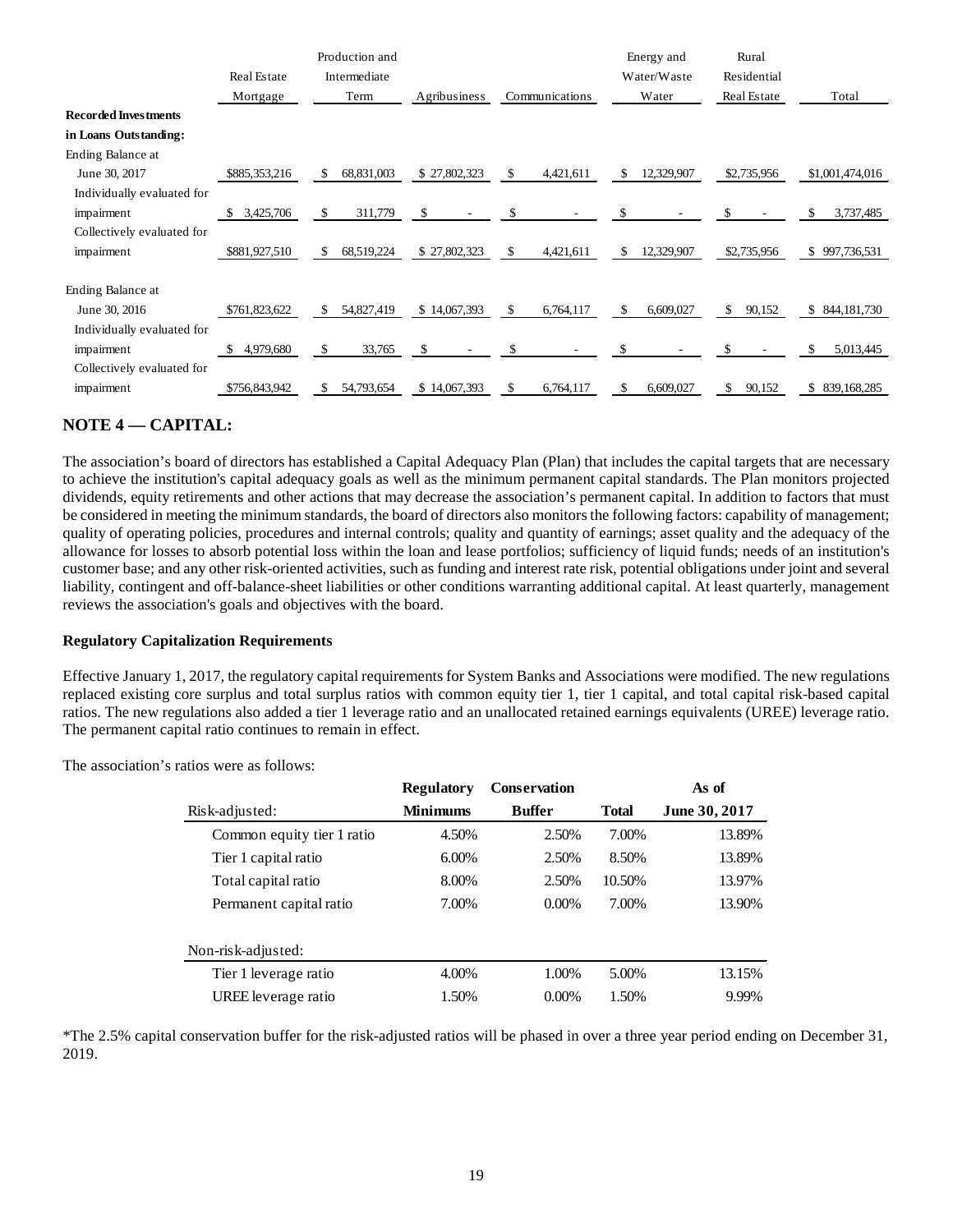Risk-adjusted assets have been defined by FCA Regulations as the Statement of Condition assets and off-balance-sheet commitments adjusted by various percentages, depending on the level of risk inherent in the various types of assets. The primary changes which generally have the impact of increasing risk-adjusted assets (decreasing risk-based regulatory capital ratios) were as follows:

- Inclusion of off-balance-sheet commitments less than 14 months
- Increased risk-weighting of most loans 90 days past due or in nonaccrual status

Risk-adjusted assets is calculated differently for the permanent capital ratio (referred herein as PCR risk-adjusted assets) compared to the other risk-based capital ratios. The primary difference is the deduction of the allowance for loan losses from risk-adjusted assets for the permanent capital ratio.

The ratios are based on a three-month average daily balance in accordance with FCA regulations and are calculated as follows:

- Common equity tier 1 ratio is statutory minimum purchased borrower stock, other required borrower stock held for a minimum of 7 years, allocated equities held for a minimum of 7 years or not subject to revolvement, unallocated retained earnings, paid-in capital, less certain regulatory required deductions including the amount of allocated investments in other System institutions, and the amount of purchased investments in other System institutions under the corresponding deduction approach, divided by average risk-adjusted assets.
- Tier 1 capital ratio is common equity tier 1 plus non-cumulative perpetual preferred stock, divided by average risk-adjusted assets.
- Total capital is tier 1 capital plus other required borrower stock held for a minimum of 5 years, allocated equities held for a minimum of 5 years, subordinated debt and limited-life preferred stock greater than 5 years to maturity at issuance subject to certain limitations, allowance and reserve for credit losses under certain limitations less certain investments in other System institutions under the corresponding deduction approach, divided by average risk-adjusted assets.
- Permanent capital ratio (PCR) is all at-risk borrower stock, any allocated excess stock, unallocated retained earnings, paidin capital, subordinated debt and preferred subject to certain limitations, less certain allocated and purchased investments in other System institutions, divided by PCR risk-adjusted assets.
- Tier 1 leverage ratio is tier 1 capital, including regulatory deductions, divided by average assets less regulatory deductions subject to tier 1 capital.
- UREE leverage ratio is unallocated retained earnings, paid-in capital, allocated surplus not subject to revolvement less certain regulatory required deductions including the amount of allocated investments in other System institutions divided by average assets less regulatory deductions subject to tier 1 capital.

If the capital ratios fall below the minimum regulatory requirements, including the capital conservation and leverage buffer amounts, capital distributions (equity redemptions, dividends, and patronage) and discretionary bonus payments to senior offices are restricted or prohibited without prior FCA approval.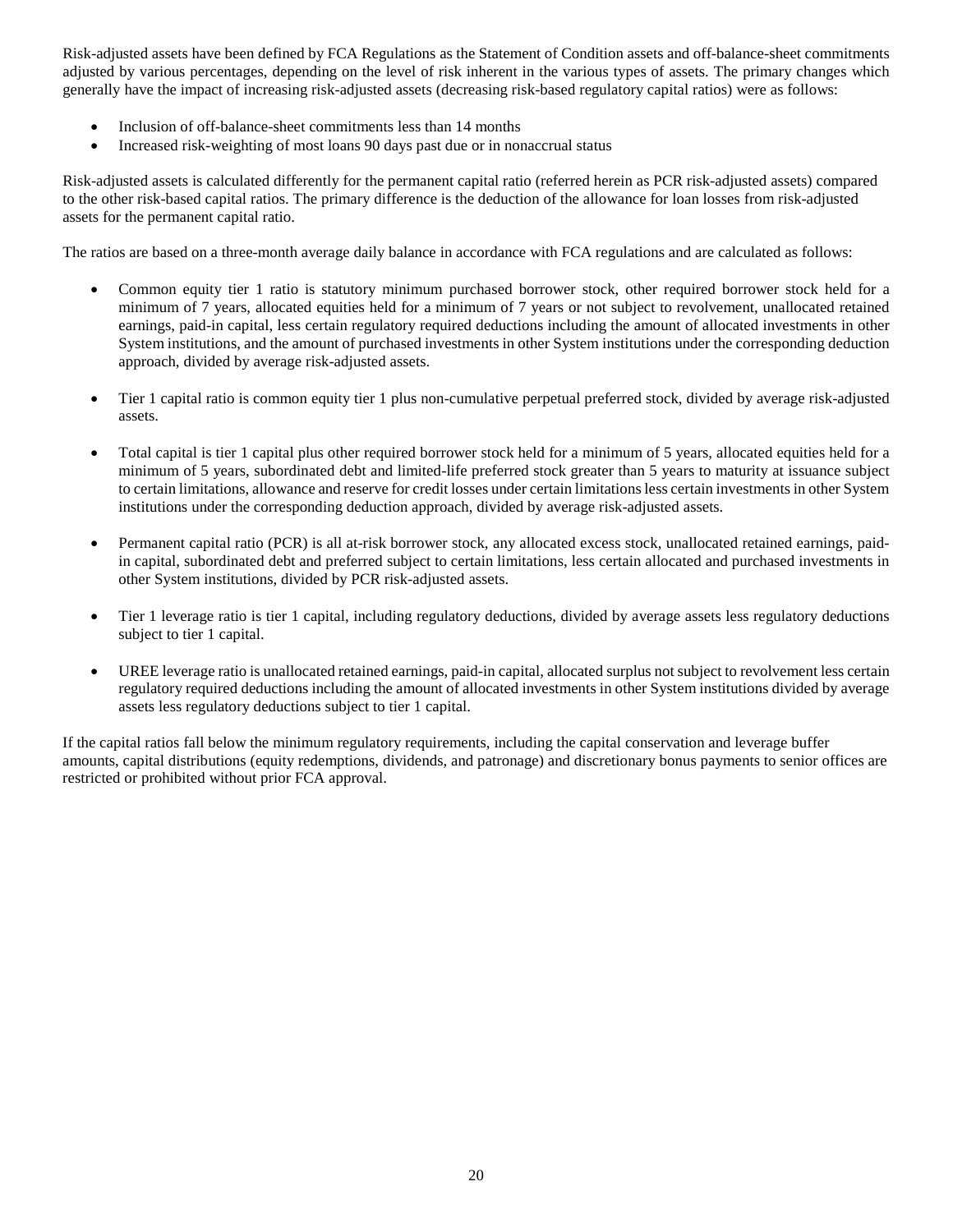The components of the association's risk-adjusted capital, based on 90 day average balances, were as follows at June 30, 2017:

|                                                                                        | Common         |                |                |                |
|----------------------------------------------------------------------------------------|----------------|----------------|----------------|----------------|
|                                                                                        | equity         | Tier 1         | Regulatory     | Permanent      |
| (dollars in thousands)                                                                 | tier 1 ratio   | capital ratio  | capital ratio  | capital ratio  |
| Numerator:                                                                             |                |                |                |                |
| Unallocated retained earnings                                                          | 81,210,859     | 81,210,859     | 81,210,859     | 81,210,859     |
| Paid-in capital                                                                        | 10,238,891     | 10,238,891     | 10,238,891     | 10,238,891     |
| Common Cooperative Equities:                                                           |                |                |                |                |
| Statutory minimum purchased borrower stock                                             | 4,186,549      | 4,186,549      | 4,186,549      | 4,186,549      |
| Other required member purchased stock held <5 years                                    |                |                |                |                |
| Other required member purchased stock held $>$ 5 years but < 7 years                   |                |                |                |                |
| Other required member purchased stock held >7 years                                    |                |                |                |                |
| Allocated equities:                                                                    |                |                |                |                |
| Allocated equities held $\leq$ years                                                   |                |                |                |                |
| Allocated equities held $>5$ years but < 7 years                                       |                |                |                |                |
| Allocated equities held $>7$                                                           | 41,780,282     | 41,780,282     | 41,780,282     | 41,780,282     |
| Nonqualified allocated equities not subject to retirement                              | 12,129,107     | 12,129,107     | 12,129,107     | 12,129,107     |
| Non-cumulative perpetual preferred stock                                               |                |                |                |                |
| Other preferred stock subject to certain limitations                                   |                |                |                |                |
| Subordinated debt subject to certain limitation                                        |                |                |                |                |
| Allowance for loan losses and reserve for credit losses subject to certain limitations |                |                | 840,897        |                |
| Regulatory Adjustments and Deductions:                                                 |                |                |                |                |
| Amount of allocated investments in other System institutions                           | (16, 033, 085) | (16, 033, 085) | (16, 033, 085) | (16, 033, 085) |
| Other regulatory required deductions                                                   |                |                |                |                |
|                                                                                        | 133,512,603    | 133,512,603    | 134,353,500    | 133,512,603    |
| Denominator:                                                                           |                |                |                |                |
| Risk-adjusted assets excluding allowance                                               | 977,482,812    | 977,482,812    | 977,482,812    | 977,482,812    |
| Regulatory Adjustments and Deductions:                                                 |                |                |                |                |
| Regulatory deductions included in total capital                                        | (16, 033, 085) | (16, 033, 085) | (16, 033, 085) | (16, 033, 085) |
| Allowance for loan losses                                                              |                |                |                | (785, 235)     |
|                                                                                        | 961,449,727    | 961,449,727    | 961,449,727    | 960,664,492    |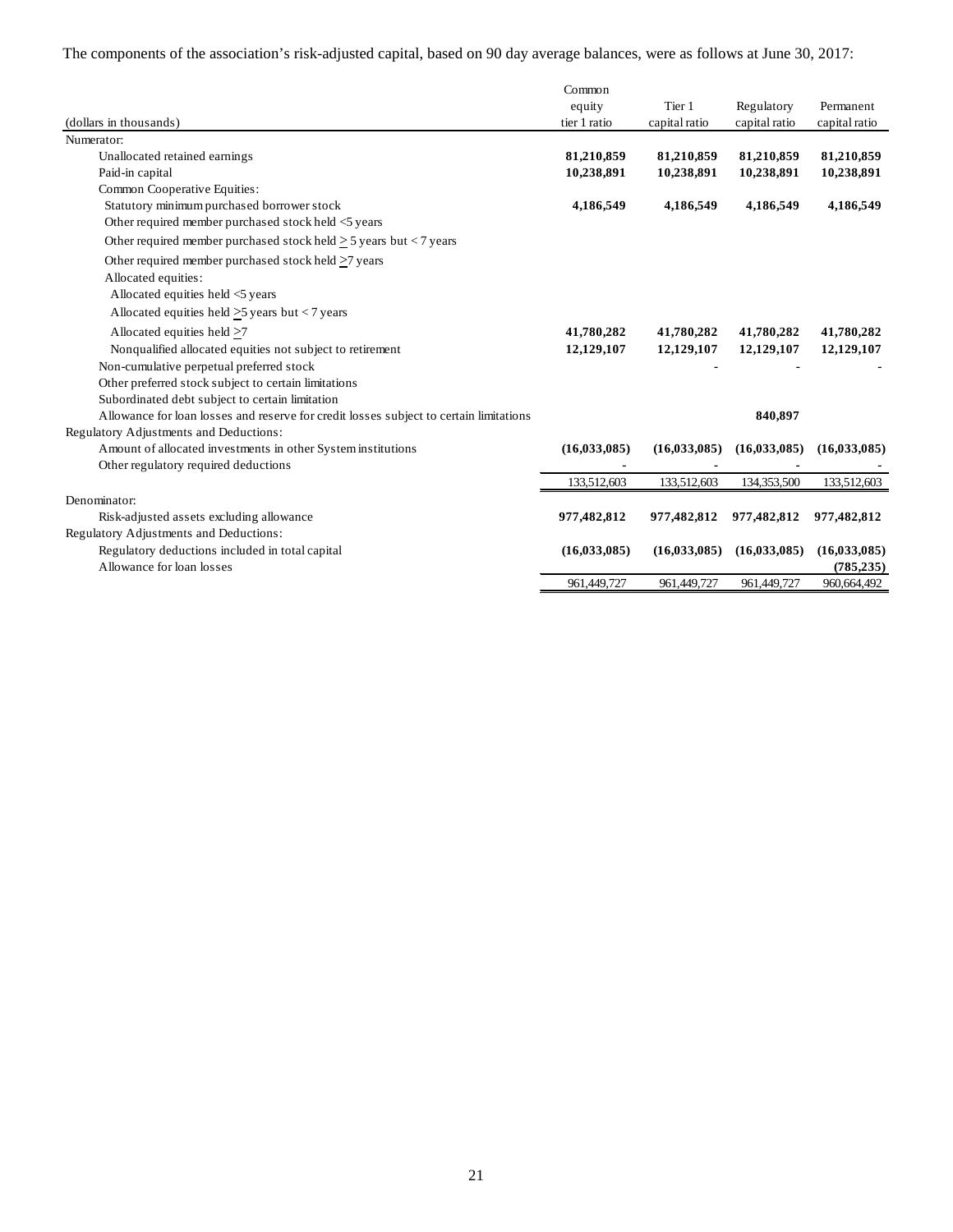The components of the association's non-risk-adjusted capital, based on 90 day average balances, were as follows at June 30, 2017:

|                                                                                        | Tier 1         | <b>UREE</b>    |
|----------------------------------------------------------------------------------------|----------------|----------------|
| (dollars in thousands)                                                                 | leverage ratio | leverage ratio |
| Numerator:                                                                             |                |                |
| Unallocated retained earnings                                                          | 81,210,859     | 81,210,859     |
| Paid-in capital                                                                        | 10,238,891     | 10,238,891     |
| Common Cooperative Equities:                                                           |                |                |
| Statutory minimum purchased borrower stock                                             | 4,186,549      |                |
| Other required member purchased stock held $\leq$ years                                |                |                |
| Other required member purchased stock held $>$ 5 years but < 7 years                   |                |                |
| Other required member purchased stock held >7 years                                    |                |                |
| Allocated equities:                                                                    |                |                |
| Allocated equities held $\leq$ years                                                   |                |                |
| Allocated equities held $\geq$ 5 years but < 7 years                                   |                |                |
| Allocated equities held >7                                                             | 41,780,282     |                |
| Nonqualified allocated equities not subject to retirement                              | 12,129,107     | 12,129,107     |
| Non-cumulative perpetual preferred stock                                               |                |                |
| Other preferred stock subject to certain limitations                                   |                |                |
| Subordinated debt subject to certain limitation                                        |                |                |
| Allowance for loan losses and reserve for credit losses subject to certain limitations |                |                |
| Regulatory Adjustments and Deductions:                                                 |                |                |
| Amount of allocated investments in other System institutions                           | (16,033,085)   | (2,148,363)    |
| Other regulatory required deductions                                                   |                |                |
|                                                                                        | 133,512,603    | 101,430,494    |
| Denominator:                                                                           |                |                |
| <b>Total Assets</b>                                                                    | 1,031,360,719  | 1,031,360,719  |
| Regulatory Adjustments and Deductions:                                                 |                |                |
| Regulatory deductions included in tier 1 capital                                       | (16,033,085)   | (16,033,085)   |
|                                                                                        | 1,015,327,634  | 1,015,327,634  |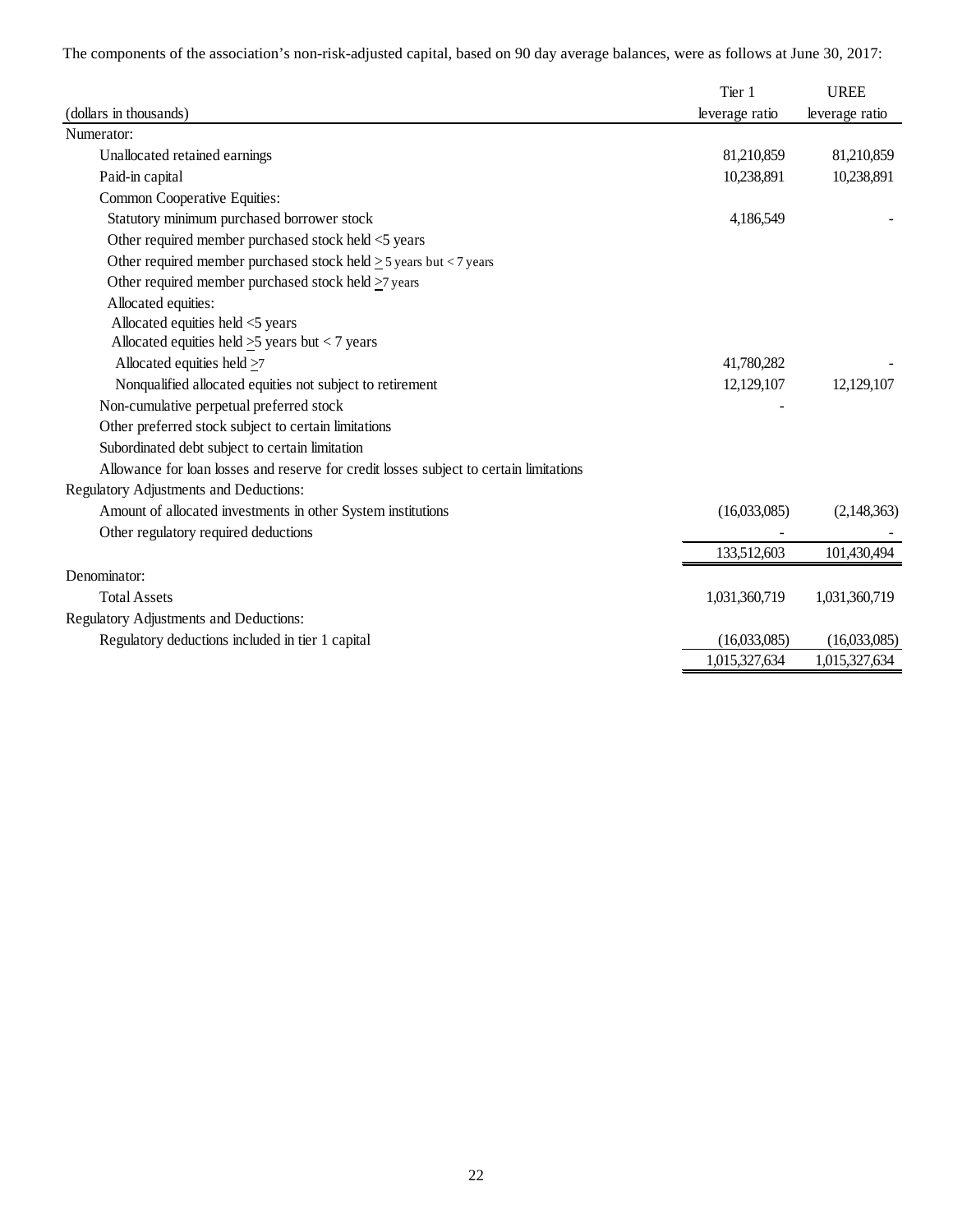The association's accumulated other comprehensive income (loss) relates entirely to its nonpension other postretirement benefits. Amortization of prior service (credits) cost and of actuarial (gain) loss are reflected in "Salaries and employee benefits" in the Consolidated Statement of Comprehensive Income. The following table summarizes the changes in accumulated other comprehensive income (loss) for the six months ended June 30:

|                                                            | 2017         | 2016        |
|------------------------------------------------------------|--------------|-------------|
| Accumulated other comprehensive income (loss) at January 1 | \$(140, 142) | \$(137,721) |
| Amortization of prior service (credit) costs included      |              |             |
| in salaries and employee benefits                          | (22, 728)    | (22, 728)   |
| Other comprehensive income (loss), net of tax              | (22, 728)    | (22, 728)   |
| Accumulated other comprehensive income at June 30          | \$(162,870)  | \$(160,449) |

## **NOTE 5 — INCOME TAXES:**

Southern AgCredit, ACA conducts its business activities through two wholly-owned subsidiaries. Long-term mortgage lending activities are conducted through a wholly-owned FLCA subsidiary which is exempt from federal and state income tax. Short- and intermediate-term lending activities are conducted through a wholly-owned PCA subsidiary. The PCA subsidiary and the ACA holding company are subject to income tax. Southern AgCredit, ACA operates as a cooperative that qualifies for tax treatment under Subchapter T of the Internal Revenue Code. Accordingly, under specified conditions, Southern AgCredit, ACA can exclude from taxable income amounts distributed as qualified patronage dividends in the form of cash, stock or allocated retained earnings. Provisions for income taxes are made only on those taxable earnings that will not be distributed as qualified patronage dividends. Deferred taxes are recorded at the tax effect of all temporary differences based on the assumption that such temporary differences are retained by the institution and will therefore impact future tax payments. A valuation allowance is provided against deferred tax assets to the extent that it is more likely than not (more than 50 percent probability), based on management's estimate, that they will not be realized. For the three months ended June 30, 2017 and 2016, the net accrued tax liability/benefit was \$0.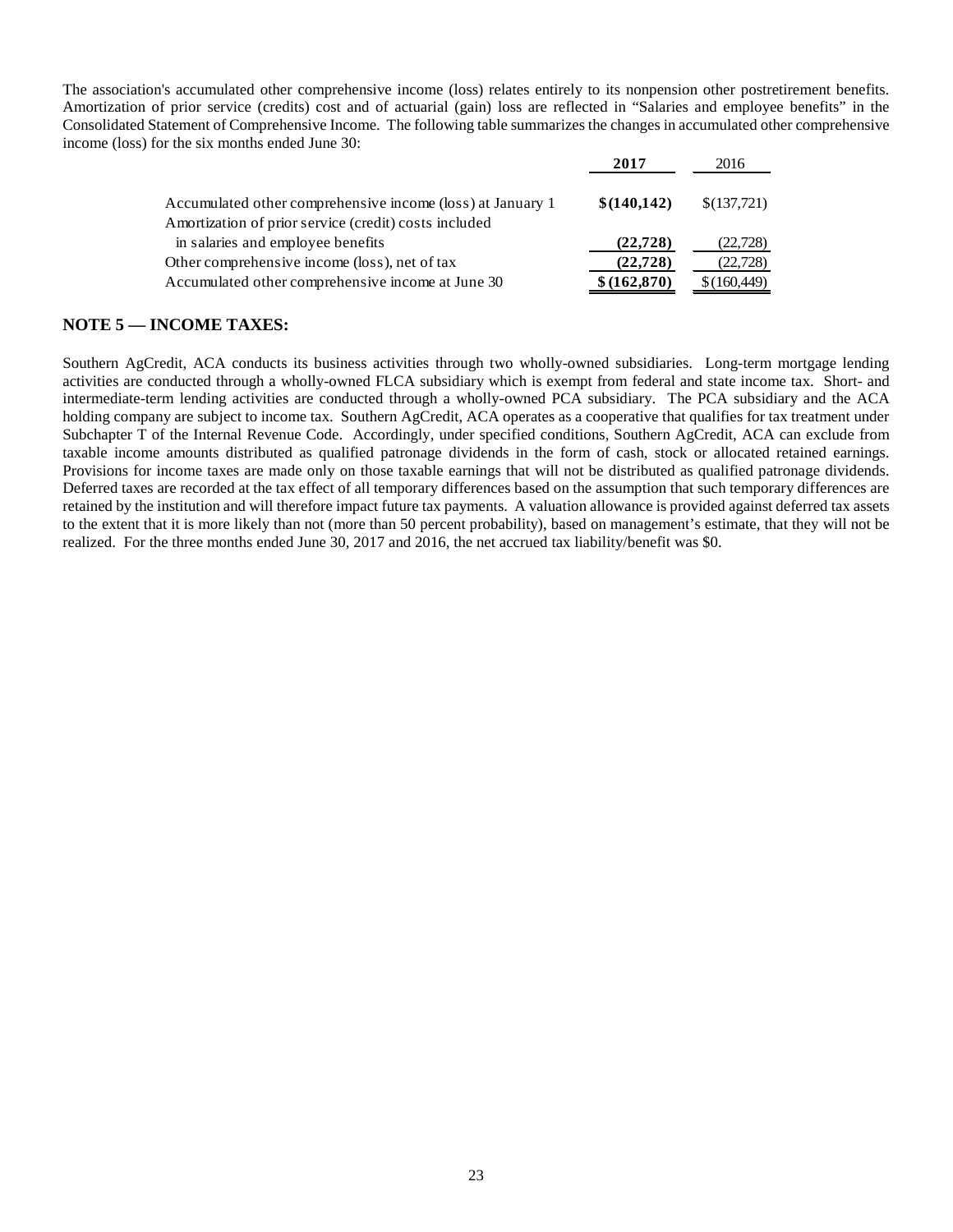## **NOTE 6 — FAIR VALUE MEASUREMENTS:**

FASB guidance defines fair value as the exchange price that would be received for an asset or paid to transfer a liability in the principal or most advantageous market for the asset or liability. See Note 2 to the 2016 Annual Report to Stockholders for a more complete description.

Assets and liabilities measured at fair value on a recurring basis are summarized below:

| June 30, 2017                              | <b>Fair Value Measurement Using</b> | <b>Total Fair</b>    |                   |           |
|--------------------------------------------|-------------------------------------|----------------------|-------------------|-----------|
|                                            | Level 1                             | Level 2              | Level 3           | Value     |
| Assets held in nonqualified benefit trusts | \$213,561                           | \$<br>$\blacksquare$ |                   | \$213,561 |
| December 31, 2016                          | Fair Value Measurement Using        |                      | <b>Total Fair</b> |           |
|                                            | Level 1                             | Level 2              | Level 3           | Value     |
| Assets held in nonqualified benefit trusts | 204,010                             |                      |                   | 204,010   |

\*Accounting guidance requires that the fair value measurement for investments be broken out by the different types of investments held.

Assets and liabilities measured at fair value on a nonrecurring basis for each of the fair value hierarchy values are summarized below:

| June 30, 2017        |                              | <b>Fair Value Measurement Using</b> |    |                              |                   | <b>Total Fair</b> |
|----------------------|------------------------------|-------------------------------------|----|------------------------------|-------------------|-------------------|
|                      | Level 2<br>Level 1           |                                     |    | Level 3                      | Value             |                   |
| Assets:              |                              |                                     |    |                              |                   |                   |
| Loans $*$            | \$                           | ٠                                   | \$ | ۰                            | 89,846<br>S.      | \$<br>89,846      |
| Other property owned |                              | ۰                                   |    | ٠                            | 6,112,848         | 6,112,848         |
| December 31, 2016    | Fair Value Measurement Using |                                     |    |                              | <b>Total Fair</b> |                   |
|                      |                              | Level 1                             |    | Level 2                      | Level 3           | Value             |
| Assets:              |                              |                                     |    |                              |                   |                   |
| $Loans*$             | \$                           | $\overline{\phantom{a}}$            | \$ | $\qquad \qquad \blacksquare$ | S<br>94.764       | \$<br>94,764      |
| Other property owned |                              |                                     |    |                              | 9,938,321         | 9,938,321         |

\*Represents the fair value of certain loans that were evaluated for impairment under authoritative guidance "Accounting by Creditors for Impairment of a Loan." The fair value was based upon the underlying collateral since these were collateral-dependent loans for which real estate is the collateral.

#### **Sensitivity to Changes in Significant Unobservable Inputs**

For recurring fair value measurements categorized within Level 3 of the fair value hierarchy, the significant unobservable inputs used in the fair value measurement of the mortgage-backed securities are prepayment rates, probability of default and loss severity in the event of default. Significant increases (decreases) in any of those inputs in isolation would result in a significantly lower (higher) fair value measurement.

Generally, a change in the assumption used for the probability of default is accompanied by a directionally similar change in the assumption used for the loss severity and a directionally opposite change in the assumption used for prepayment rates.

Quoted market prices are generally not available for the instruments presented below. Accordingly, fair values are based on internal models that consider judgments regarding anticipated cash flows, future expected loss experience, current economic conditions, risk characteristics of various financial instruments and other factors. These estimates involve uncertainties and matters of judgment, and therefore cannot be determined with precision. Changes in assumptions could significantly affect the estimates.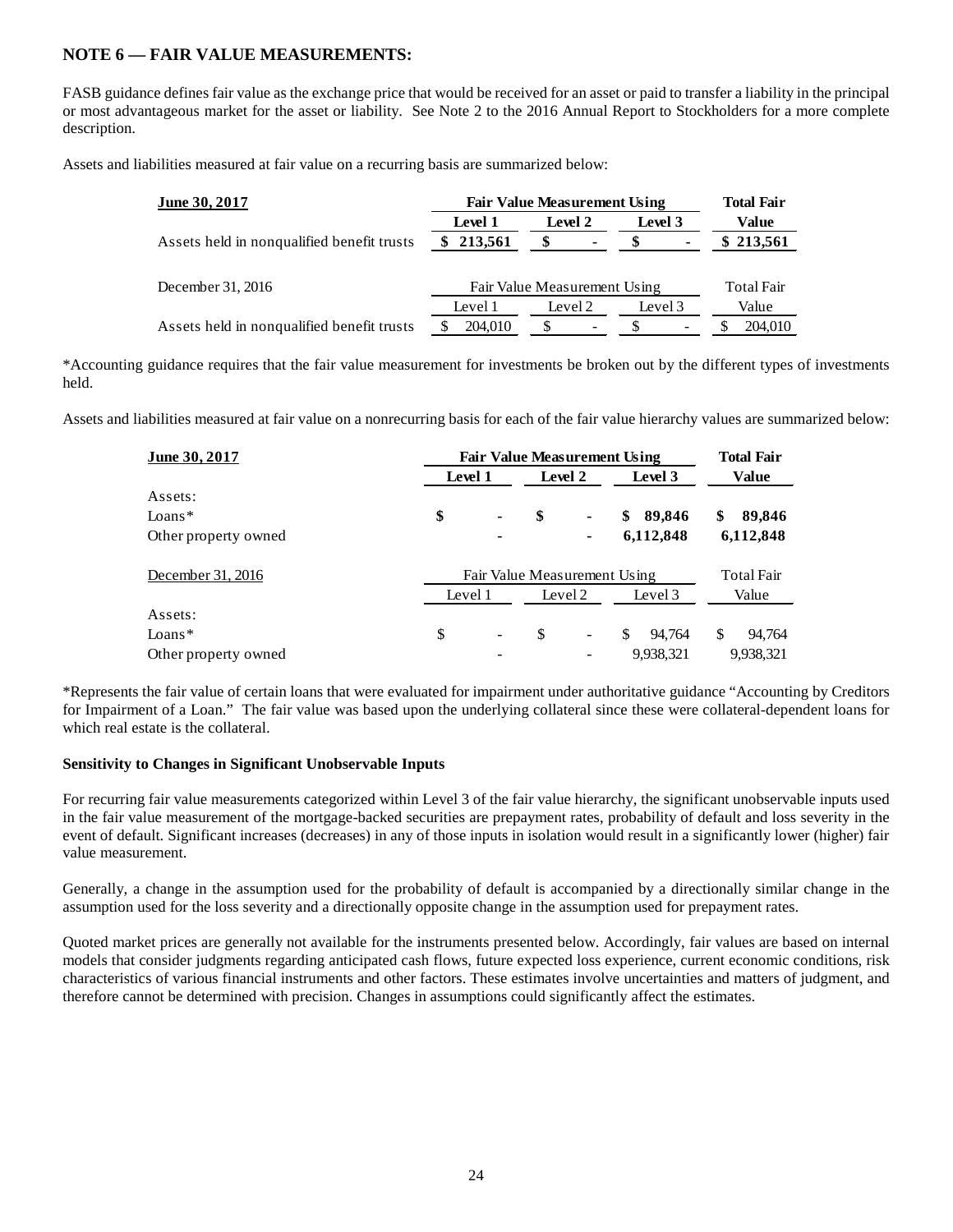#### **Information About Other Financial Instrument Fair Value Measurements**

|                                                          | у аніанон<br>Technique(s) | mpur                                                              |
|----------------------------------------------------------|---------------------------|-------------------------------------------------------------------|
| Cash                                                     | Carrying value            | Par/principal and appropriate interest<br>yield                   |
| Mission-related and other investment<br>held-to-maturity | Discounted cash flow      | Prepayment rates<br>Probability of default<br>Loss severity       |
| Loans                                                    | Discounted cash flow      | Prepayment rates<br>Probability of default<br>Loss severity       |
| Note payable to the bank                                 | Discounted cash flow      | Benchmark yield curves<br>Derived yield spread<br>Own credit risk |
| Guaranteed obligations to government<br>entities         | Discounted cash flow      | Prepayment rates<br>Probability of default<br>Loss severity       |

**Valuation** 

**Input**

#### **Valuation Techniques**

As more fully discussed in Note 2 to the 2016 Annual Report to Stockholders, authoritative guidance establishes a fair value hierarchy, which requires an entity to maximize the use of observable inputs and minimize the use of unobservable inputs when measuring fair value. The following represent a brief summary of the valuation techniques used for the association's assets and liabilities. For a more complete description, see Notes to the 2016 Annual Report to Stockholders.

#### *Investment Securities*

Where quoted prices are available in an active market, available-for-sale securities are classified as Level 1. If quoted prices are not available in an active market, the fair value of securities is estimated using quoted prices for similar securities received from pricing services, pricing models that utilize observable inputs or discounted cash flows. Generally, these securities are classified as Level 2. This would include U.S. Treasury and certain mortgage-backed securities. Where there is limited activity or less transparency around inputs to the valuation, the securities are classified as Level 3. Securities classified within Level 3 include asset-backed securities and certain mortgage-backed securities, including private label-FHA/VA securities and those issued by Farmer Mac.

#### *Assets Held in Nonqualified Benefits Trusts*

Assets held in trust funds related to deferred compensation and supplemental retirement plans are classified within Level 1. The trust funds include investments that are actively traded and have quoted net asset values that are observable in the marketplace.

#### *Standby Letters of Credit*

The fair value of letters of credit approximate the fees currently charged for similar agreements or the estimated cost to terminate or otherwise settle similar obligations.

#### *Loans Evaluated for Impairment*

For certain loans evaluated for impairment under FASB impairment guidance, the fair value is based upon the underlying real estate collateral since the loans were collateral-dependent. The fair value measurement process uses independent appraisals and other market-based information, but in many cases it also requires significant input based on management's knowledge of and judgment about current market conditions, specific issues relating to the collateral and other matters. As a result, a majority of these loans have fair value measurements that fall within Level 3 of the fair value hierarchy. When the value of the real estate, less estimated costs to sell, is less than the principal balance of the loan, a specific reserve is established. The fair value of these loans would fall under Level 2 of the hierarchy if the process uses independent appraisals and other market-based information.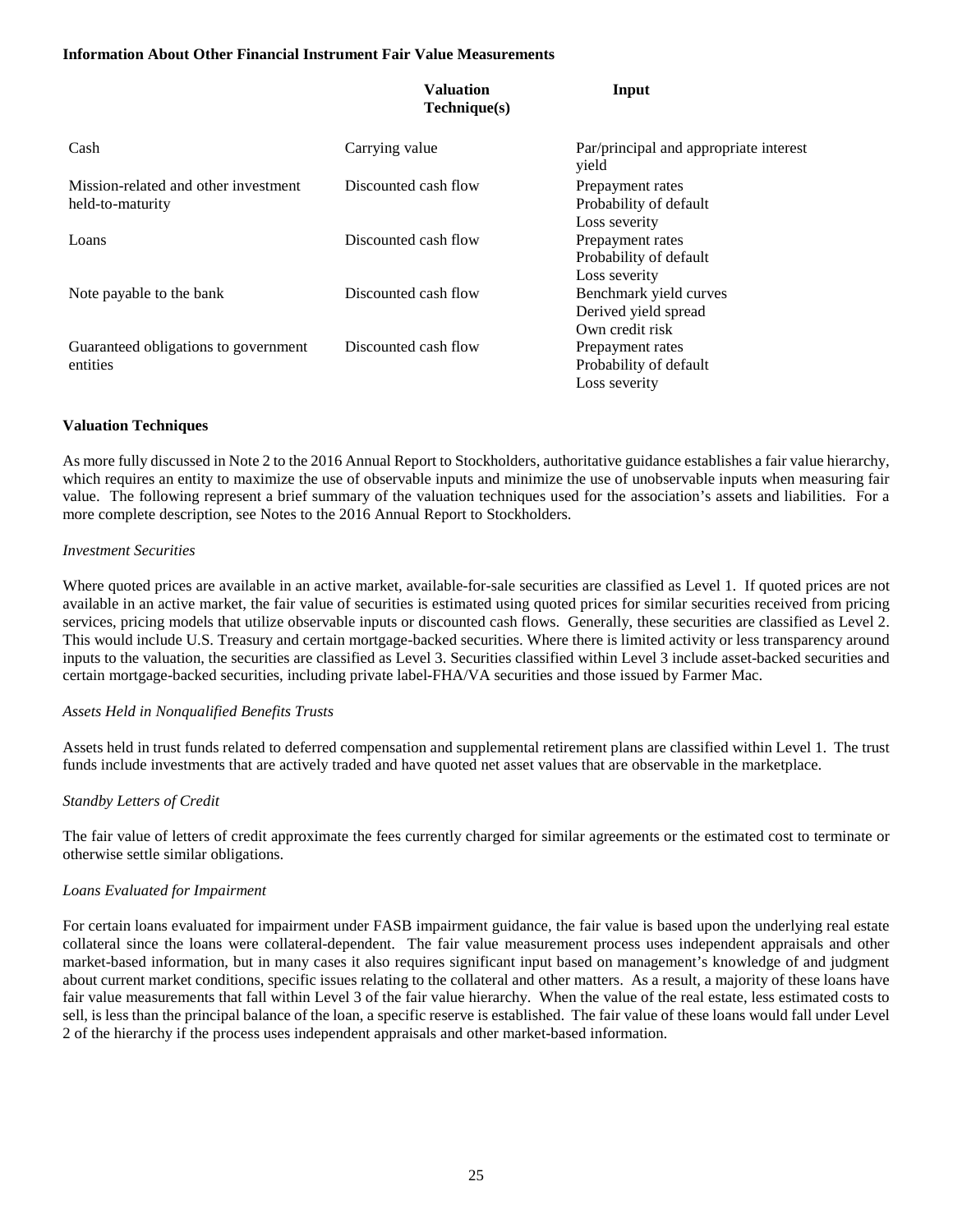#### *Other Property Owned*

Other property owned is generally classified as Level 3 of the fair value hierarchy. The process for measuring the fair value of the other property owned involves the use of independent appraisals and other market-based information. Costs to sell represent transaction costs and are not included as a component of the asset's fair value. As a result, these fair value measurements fall within Level 3 of the hierarchy.

*Cash* 

For cash, the carrying amount is a reasonable estimate of fair value.

#### *Loans*

Fair value is estimated by discounting the expected future cash flows using the associations' current interest rates at which similar loans would be made to borrowers with similar credit risk. The discount rates are based on the associations' current loan origination rates as well as management's estimates of credit risk. Management has no basis to determine whether the fair values presented would be indicative of the value negotiated in an actual sale and could be less.

For purposes of estimating fair value of accruing loans, the loan portfolio is segregated into pools of loans with homogeneous characteristics. Expected future cash flows, primarily based on contractual terms, and interest rates reflecting appropriate credit risk are separately determined for each individual pool.

The fair value of loans in nonaccrual status that are current as to principal and interest is estimated as described above, with appropriately higher interest rates which reflect the uncertainty of continued cash flows. For collateral-dependent impaired loans, it is assumed that collection will result only from the disposition of the underlying collateral.

#### *Commitments to Extend Credit*

The fair value of commitments is estimated using the fees currently charged for similar agreements, taking into account the remaining terms of the agreements and the creditworthiness of the counterparties. For fixed-rate loan commitments, estimated fair value also considers the difference between current levels of interest rates and the committed rates.

## **NOTE 7 — EMPLOYEE BENEFIT PLANS:**

The following table summarizes the components of net periodic benefit costs of nonpension other postretirement employee benefits for the six months ended June 30:

|                                               | Other Benefits |          |      |          |
|-----------------------------------------------|----------------|----------|------|----------|
|                                               | 2017           |          | 2016 |          |
| Service cost                                  | \$             | 16,984   |      | 19,008   |
| Interest cost                                 |                | 93,720   |      | 97,166   |
| Amortization of prior service (credits) costs |                | (22,730) |      | (22,730) |
| Net periodic benefit cost                     |                | 87.974   |      | 93.444   |

The association's liability for the unfunded accumulated obligation for these benefits at June 30, 2017, was \$3,414,284 and is included in "Other Liabilities" in the balance sheet.

The structure of the district's defined benefit pension plan is characterized as multiemployer since the assets, liabilities and cost of the plan are not segregated or separately accounted for by participating employers (bank and associations). The association recognizes its amortized annual contributions to the plan as an expense. The association previously disclosed in its financial statements for the year ended December 31, 2016, that it expected to contribute \$191,558 to the district's defined benefit pension plan in 2017. As of June 30, 2017, \$120,425 of contributions have been made. The association presently does not anticipates additional contributions to fund the defined benefit pension plan in 2017.

## **NOTE 8 — COMMITMENTS AND CONTINGENT LIABILITIES:**

The association may participate in financial instruments with off-balance-sheet risk to satisfy the financing needs of its borrowers in the form of commitments to extend credit and commercial letters of credit. These financial instruments involve, to varying degrees, elements of credit risk in excess of the amount recognized in the financial statements. Commitments to extend credit are agreements to lend to a borrower as long as there is not a violation of any condition established in the contract. Commercial letters of credit are